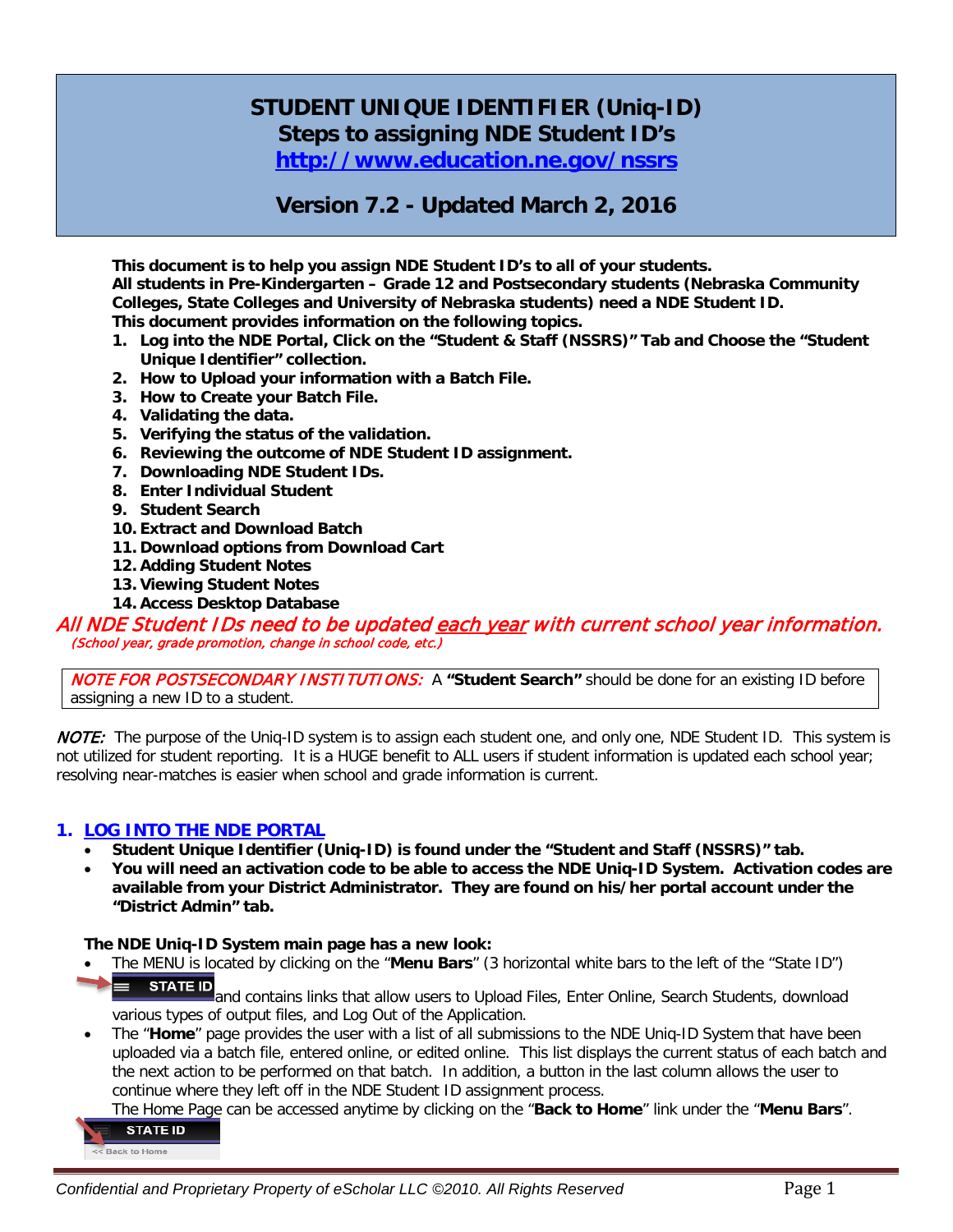**If you have a file ready to upload, proceed to Step 2, "How to upload your information with a Batch File".**

**If you have an existing file you need to edit, see the "Steps for Importing Files Into Excel" located on our website: [www.education.ne.gov/nssrs/Resources.html](http://www.education.ne.gov/nssrs/Resources.html) under the "Quick Reference Guides". Files must be** imported **into Excel in order to retain the formatting.**

**If you need to create a file, continue on with Step 3, "How to create your Batch File".**

# **2. HOW TO UPLOAD YOUR INFORMATION WITH A BATCH FILE**

**Upload File:** This feature allows a user to upload a Student Batch File into the NDE Uniq-ID System for the Uniq-ID assignment.

| <b>MORE</b><br><b>Change District Code</b> |
|--------------------------------------------|
|                                            |
| $(xx-xxxx)$                                |
|                                            |
| Log Out                                    |
|                                            |

The **File Name** of the Student Batch File can be named whatever the user decides and can contain upper/lower case alphanumeric characters, underscores or hyphens. **Spaces and any other special characters are not allowed.** NOTE: In eScholar's Version 6.0 (July 15, 2008), a change was made so that there is no longer a requirement that the filenames be different for each batch uploaded. This allows users to upload a batch file with the same name as any other previous upload.

File should be saved as CSV (Comma delimited \*.csv) as in Excel or Text (Tab Delimited \*.txt) as in Notepad.

# **Upload Options - Basic or Advanced:**

#### **A. BASIC – File requires a Header Record, Detail Record, and a Trailer Record.**

Click on the **"Upload File"** link on the menu. It will default to the "**Basic"** tab.

| Upload file       |                          |               |
|-------------------|--------------------------|---------------|
|                   | ADVANCED<br><b>BASIC</b> |               |
| File to Upload *: | Choose File              | <b>BROWSE</b> |
| (*) Required      |                          | <b>UPLOAD</b> |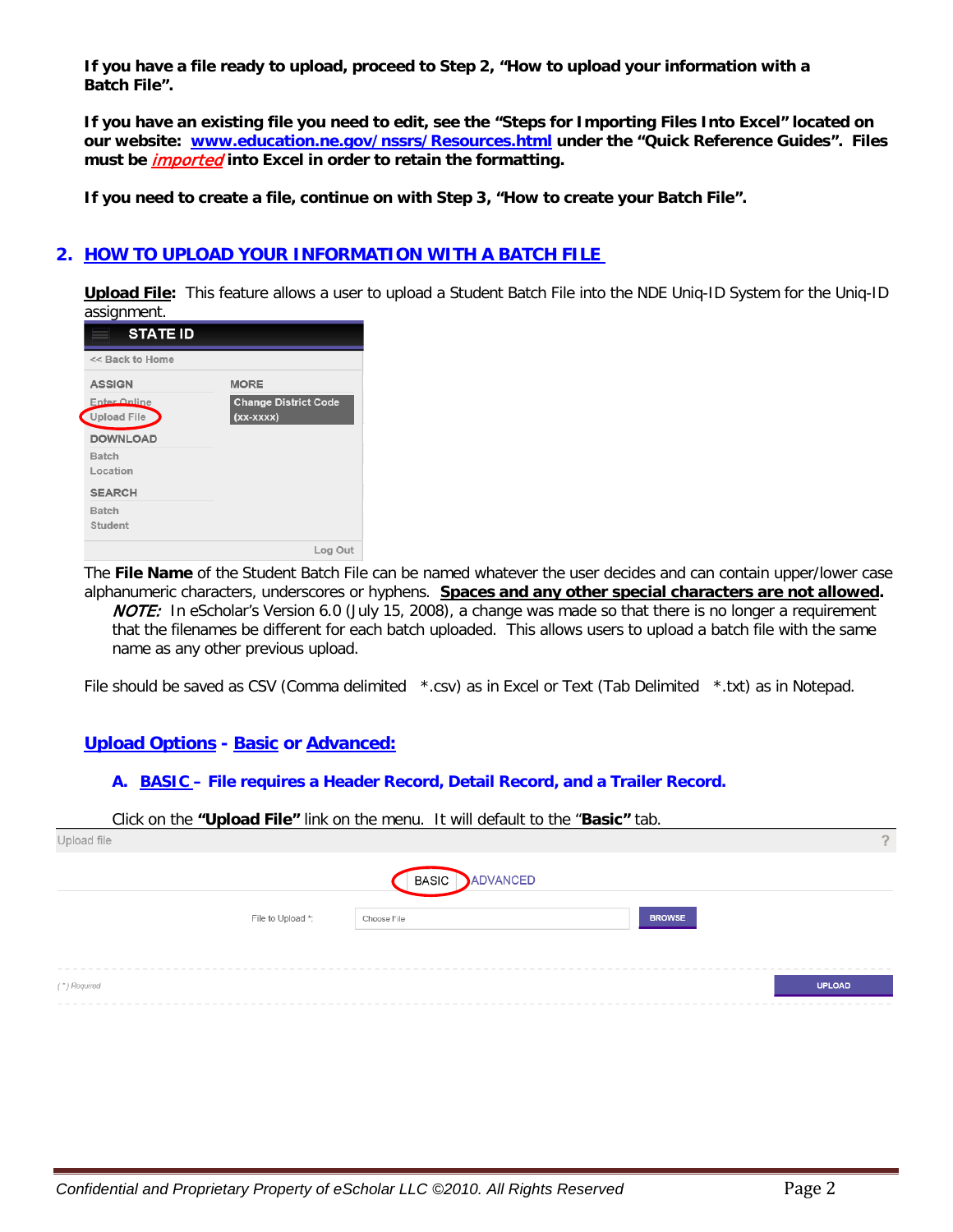#### **B. ADVANCED -** File does **NOT** require a Header Record or a Trailer Record. **This option requires ONLY the Detail Record**

This feature allows users to select specific upload options, such as field delimiter, field qualifier, and whether or not to ignore the first row. The **"Ignore First Row"** option would be used when the file includes a header row.

1. Click on the "**Upload File"** link on the menu. Click on the "**Advanced"** tab.

| ирюаа те     |                                  |                        |                          |               |
|--------------|----------------------------------|------------------------|--------------------------|---------------|
|              |                                  | BASIC ADVANCED         |                          |               |
|              | Template *:                      | eScholar Uniq-ID® v1.0 | $\check{ }$              |               |
|              | File to Upload *:                | Choose File            | <b>BROWSE</b>            |               |
|              | <b>SEASING</b> TEL<br>Delimiter* | TAB                    | $\check{ }$              |               |
|              | Qualifier:                       |                        | $\check{\phantom{a}}$    |               |
|              | Source System:                   |                        | $\overline{\phantom{0}}$ |               |
|              | Ignore First Row:                | $O$ Yes<br>$\odot$ No  |                          |               |
|              | Multiple agency file:            | $\Box$                 |                          |               |
| (*) Required |                                  |                        |                          | <b>UPLOAD</b> |

- 2. Currently the only template available is the **"eScholar Uniq-ID"** template, and only the **v1.0** version is being used at this time.
- 3. Click on "**Browse"** to view your local computer system directory structure.
- 4. Browse and select the appropriate file from the local system and click the **"Open"** button.
- 5. Select the appropriate **"Field Delimiter"** for the file. The options are: Comma or Tab. (The delimiter should be **"Comma"** if the file is a **".csv"** or a **"Tab"** if the file is a **".txt"**.)
- 6. Select the appropriate "Field Qualifier" for the file. **LEAVE BLANK**
- 7. Select the appropriate "Ignore First Row" option for this file. The options are **"Yes"** or **"No"**. When **"Yes"** is selected, the first row in the input file will be ignored during the upload processing. (**"Yes"**  should be selected if the file has a "header".) When **"No"** is selected, the first row will be included in the upload processing. (**"No"** should be selected if the file does not contain a "header".)
- 8. Click the "**Upload**" button.

## **3. HOW TO CREATE YOUR BATCH FILE**

**Header Record and Trailer Record** are required for the Basic upload only. **Detail Record** is required for Basic and Advanced upload.

**A. The Header Record -** The header record should be the first record in the file and should contain the following fields:

| <b>Field Name</b>   | <b>Reauired</b> | Data Type    | <b>Notes/Format Details</b>                                                                                                                | Sample Data                                                                                                                                              |
|---------------------|-----------------|--------------|--------------------------------------------------------------------------------------------------------------------------------------------|----------------------------------------------------------------------------------------------------------------------------------------------------------|
| Record Type         | Yes             | VarChar (2)  | Always "TH"                                                                                                                                | <b>TH</b>                                                                                                                                                |
| <b>Extract Date</b> | Yes             | VarChar (10) | Must have a "mm/dd/yyyy" format                                                                                                            | 08/01/2016                                                                                                                                               |
| <b>Extract Time</b> | Yes.            | VarChar (8)  | Must have a "hh:mm:ss" format                                                                                                              | 12:15:00                                                                                                                                                 |
| Transmission ID     | <b>Yes</b>      | VarChar (10) | Any arbitrary number.                                                                                                                      | 12345                                                                                                                                                    |
| Version             | Yes             | VarChar (10) | Always "1.0"                                                                                                                               | 1.0                                                                                                                                                      |
| Delimited           | Yes             | VarChar (25) | Should be the character literal or the hex<br>representation of the delimiter that is used in<br>the detail records (either tab or comma). | For comma delimited, the<br>character literal would be<br>"delimiter=0X2C".<br>For tab delimited, the character<br>literal would be<br>"delimiter=0X09". |

#### **Example Header: TH 08/01/2016 12:15:00 12345 delimiter=0X2C (Delimiter would be 0X2C for comma delimited or 0X09 for tab delimited)**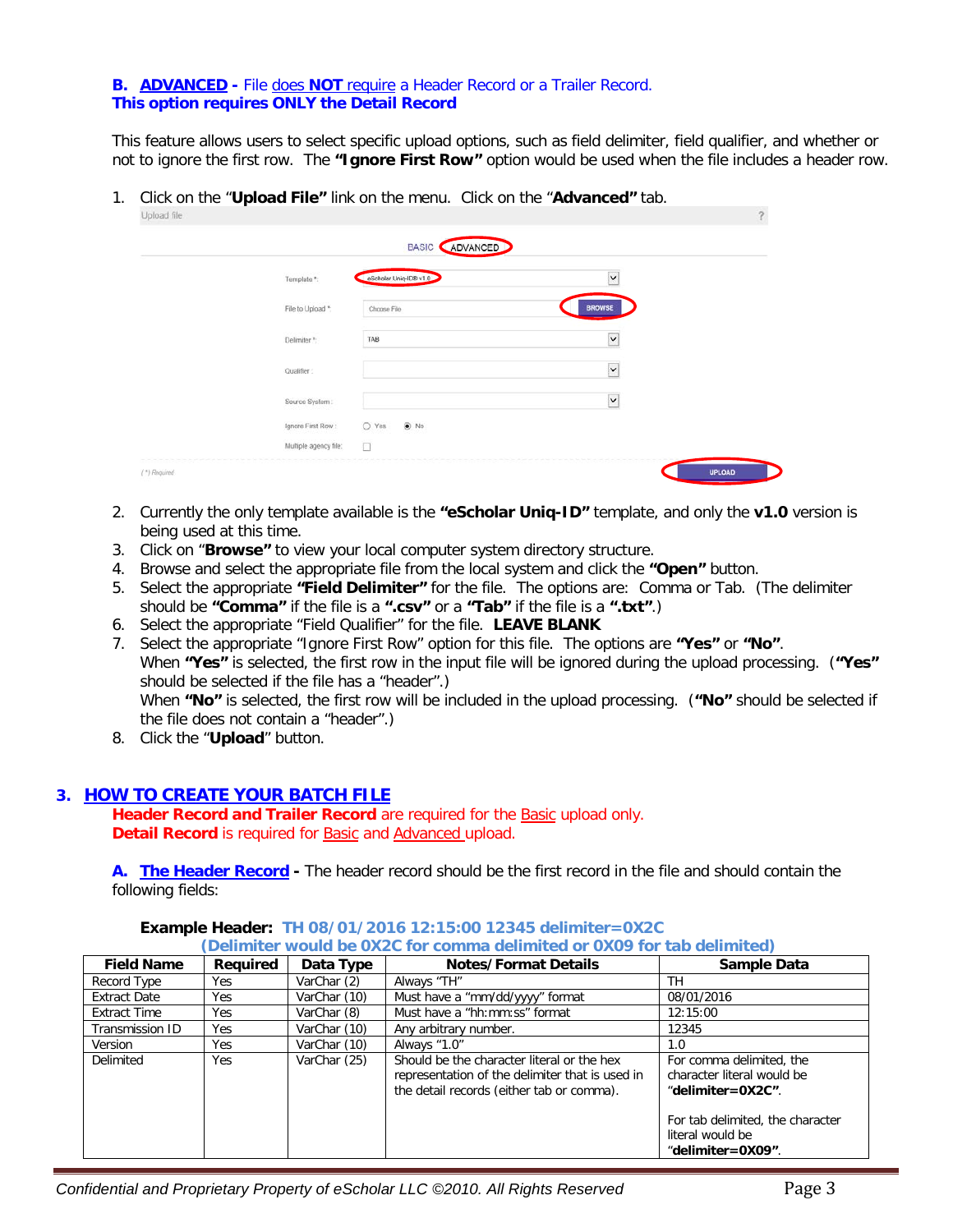**B. The Trailer Record -** The trailer record should always be the last record in the file and should contain the following fields:

| <b>Field Name</b>    | Required | Data Type    | <b>Notes/Format Details</b>                                                                                                                 | Sample Data |
|----------------------|----------|--------------|---------------------------------------------------------------------------------------------------------------------------------------------|-------------|
| Record Type          | Yes      | VarChar (2)  | Always "TT"                                                                                                                                 |             |
| Transmission ID      | Yes      | VarChar (10) | Any arbitrary number. Should match the<br>Transmission ID in the header record.                                                             | 12345       |
| Number of<br>Records | Yes      | VarChar (10) | Number of records in the file, included the<br>"TH" and "TT'"records. The value should be<br>left aligned and not have any trailing spaces. | 2516        |

#### **Example Trailer: TT 12345 2516**

The Header and Trailer record should be delimited by a single tab or space character between fields, or each field in a separate column in Excel.

**C. Detail Record Layout** - The Detail Record can be either tab or comma delimited. The header record should identify which type is being used.

The detail record should appear between the header and trailer records. These records should represent individual student data and should contain the following fields:

| <b>Detail Record Layout</b>                                |                                                                                                      |              |                                                                                |                                           |             |
|------------------------------------------------------------|------------------------------------------------------------------------------------------------------|--------------|--------------------------------------------------------------------------------|-------------------------------------------|-------------|
| <b>Field Name</b>                                          | Required                                                                                             | Data Type    | Used for<br>matching?                                                          | <b>Notes/Format Details</b>               | Sample Data |
| Record<br>Type                                             | Yes                                                                                                  | VarChar (2)  | Not<br>Applicable                                                              | Always "ID".                              | ID          |
| Current<br>School<br>Code                                  | VarChar (6)<br>Yes<br>School Code of school in<br>which student is currently<br>enrolled. (Must have |              | leading zeros.)                                                                | 001                                       |             |
| Resident<br>VarChar (8)<br>Yes.<br><b>District</b><br>Code |                                                                                                      |              | 99-9999<br>District Code of district in<br>which student currently<br>resides. |                                           |             |
| Last Name                                                  | Yes                                                                                                  | VarChar (60) | Yes                                                                            |                                           | Doe         |
| <b>First Name</b>                                          | Yes                                                                                                  | VarChar (60) | Yes                                                                            |                                           | John        |
| Middle<br>Initial                                          | No.                                                                                                  | VarChar (60) | Yes                                                                            |                                           | M           |
| Name Suffix                                                | No                                                                                                   | VarChar (10) | Yes                                                                            |                                           | Jr          |
| Gender                                                     | Yes                                                                                                  | VarChar (6)  | Yes                                                                            | Valid Values:<br>F<br>Female<br>M<br>Male | M           |
| Date of<br><b>Birth</b>                                    | Yes                                                                                                  | VarChar (10) | Yes                                                                            | Required format:<br>"mm/dd/yyyy"          | 01/30/1994  |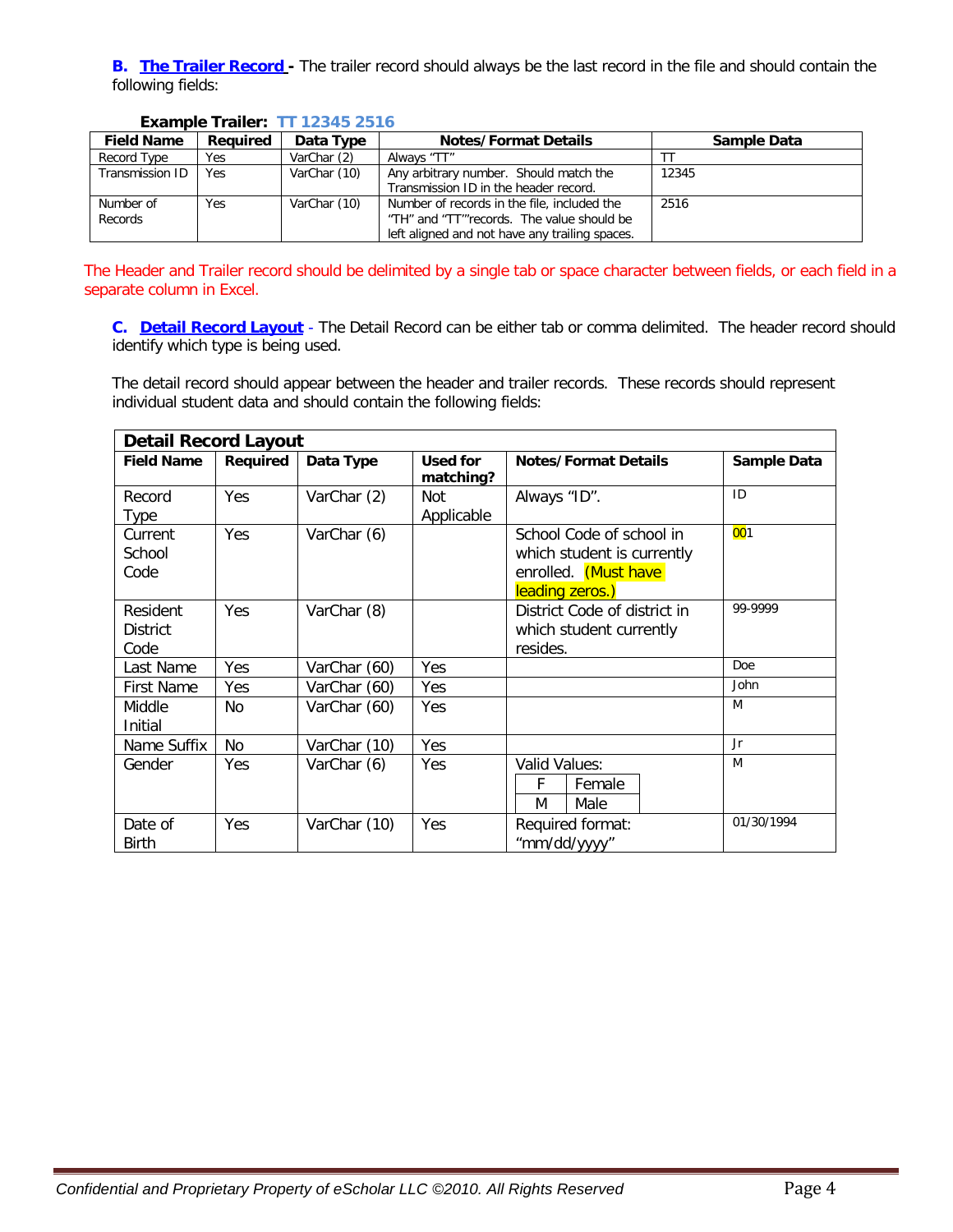| <b>Detail Record Layout</b>  |          |              |                 |                                                                                                                                                                                                                                                                                                                                                                                   |                 |
|------------------------------|----------|--------------|-----------------|-----------------------------------------------------------------------------------------------------------------------------------------------------------------------------------------------------------------------------------------------------------------------------------------------------------------------------------------------------------------------------------|-----------------|
| <b>Field Name</b>            | Required | Data Type    | <b>Used for</b> | <b>Notes/Format Details</b>                                                                                                                                                                                                                                                                                                                                                       | Sample Data     |
| Current<br>Grade Level       | Yes      | VarChar (2)  | matching?       | Valid Values:<br>Half-Day Prekindergarten<br>НK<br>PK<br>Prekindergarten<br>HK<br>Half-Day Kindergarten<br>KG<br>Kindergarten<br>01<br>Grade 1<br>02<br>Grade 2<br>03<br>Grade 3<br>04<br>Grade 4<br>05<br>Grade 5<br>06<br>Grade 6<br>07<br>Grade 7<br>08<br>Grade 8<br>09<br>Grade 9<br>10<br>Grade 10<br>11<br>Grade 11                                                        | $\overline{09}$ |
|                              |          |              |                 | 12<br>Grade 12<br><b>PS</b><br>Postsecondary<br>AE<br><b>Adult Education</b>                                                                                                                                                                                                                                                                                                      | 123467          |
| Local<br>Student ID          | Yes      | VarChar (20) | Yes             | ID used in the district<br>student information system<br>(SIS) to uniquely identify the<br>student. This field provides<br>a means to import student<br>data from the Uniq-ID<br>System back into the district<br>SIS.                                                                                                                                                            |                 |
| Social<br>Security<br>Number | No       | VarChar (11) | No              | Optional.                                                                                                                                                                                                                                                                                                                                                                         | (blank)         |
| Race /<br>Ethnicity          | No       | VarChar (4)  | No              | NOTE: Although the<br>following values remain<br>valid, NDE recommends<br>leaving Race/Ethnicity blank<br>on future submissions.<br>Valid Values:<br>blank<br>AM<br>American Indian or<br>Alaska Native<br>Asian or Pacific<br>AS<br>Islander<br>Black (Not Hispanic)<br>BL<br>Hispanic<br>HI<br>White (Not Hispanic)<br>WH<br>Native Hawaiian or<br>PI<br>Other Pacific Islander | (blank)         |
| <b>NDE</b><br>Student ID     | No       | VarChar (25) | Yes             | Leave blank if this student<br>has not yet been assigned<br>an NDE Student ID. Once<br>assigned, all subsequent<br>submissions for this student<br>should include the assigned<br>NDE Student ID.                                                                                                                                                                                 | 6789012345      |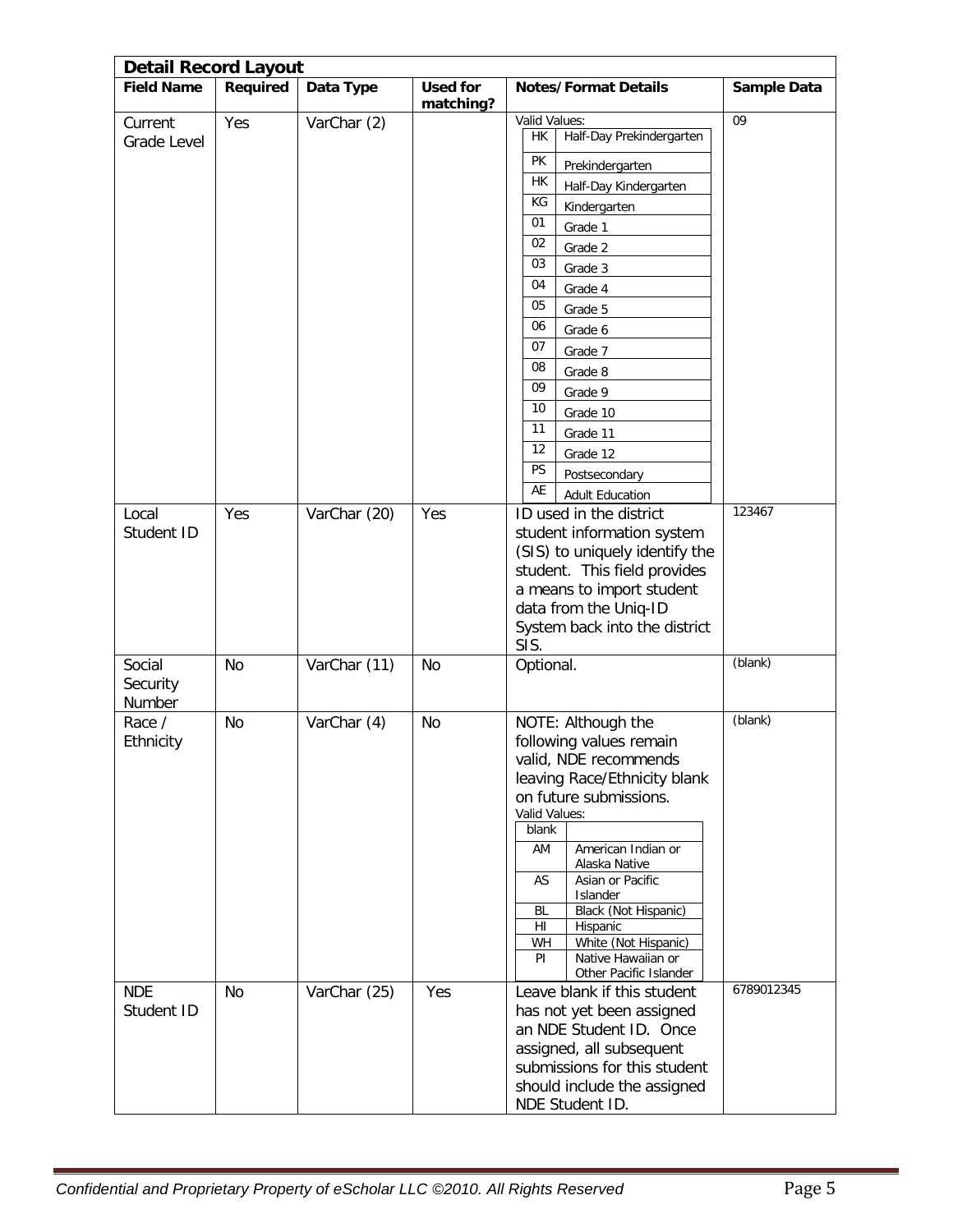|                                  | <b>Detail Record Layout</b> |              |                       |                                                                                                         |             |  |  |  |
|----------------------------------|-----------------------------|--------------|-----------------------|---------------------------------------------------------------------------------------------------------|-------------|--|--|--|
| <b>Field Name</b>                | Required                    | Data Type    | Used for<br>matching? | <b>Notes/Format Details</b>                                                                             | Sample Data |  |  |  |
| Current<br>District of<br>Record | <b>Yes</b>                  | VarChar (8)  | Yes                   | District Code of district in<br>which student is currently<br>enrolled.                                 | 99-9999     |  |  |  |
| Current<br>School Year           | Yes                         | VarChar (10) |                       | Required format: a "yyyy".<br>Use "ending" year of school<br>year, for example "2015" for<br>2014-2015. | 2016        |  |  |  |

Files can be created in Excel or Notepad. Be sure to use the proper naming conventions; no spaces or any other special characters. Format data as text to make sure leading zeroes are not dropped. Here is an example of how your data file might look in Notepad:

|              |            | Format | He<br><b>View</b>             |              |     |                |            |                 |           |           |                  |                   |      |      |
|--------------|------------|--------|-------------------------------|--------------|-----|----------------|------------|-----------------|-----------|-----------|------------------|-------------------|------|------|
|              | 03/09/2005 |        | 11:01:58                      | 0071262134   | 1.0 | delimiter=0x09 |            |                 |           |           |                  | <b>COMMERCIAL</b> |      |      |
| EBRERREE ERE | 0101       | 0009   | <b>FARMER</b><br>SABRA        |              |     | 08/14/1990     | UK         | 106632359       | 106632359 | H         | 7242697441       | 0009              | 2004 |      |
|              | 0101       | 0009   | <b>VOSS</b><br><b>BRANDON</b> |              | м   | 06/26/1992     | 07         | 106641963       | 106641963 |           | 1781992185       | 0009              | 2004 |      |
|              | 0101       | 0009   | <b>NICHOLAS</b><br>LEONARD    | P            |     |                | 10/16/1999 | 01              | 110397063 | 110397063 | 5098019508<br>W. |                   | 0009 | 2004 |
|              | 0101       | 0009   | MOOTZ<br>MELANIE R            |              |     | 10/02/1994     | 05         | 110406667       | 110406667 | w         | 8319355737       | 0009              | 2004 |      |
|              | 0101       | 0009   | <b>WOOD</b><br>DOROTHY        |              |     | 03/04/1993     | 07         | 110418271       | 110418271 |           | 9447215068       | 0009              | 2004 |      |
|              | 0101       | 0009   | BATTS<br>TIFFANY N            |              |     | 02/09/1998     |            | 110427075       | 110427075 |           | 2418206394       | 0009              | 2004 |      |
|              | 0101       | 0009   | ADEPEGBA                      | <b>ZAHIR</b> |     |                | 12/11/1989 | 10 <sup>1</sup> | 110448283 | 110448283 | 5328743903       |                   | 0009 | 2004 |
|              | 0101       | 0009   | MORIARITY                     | MICHAEL D    |     |                | 09/22/1997 | 02              | 110466691 | 110466691 | w<br>4117391488  |                   | 0009 | 2004 |
|              | 0101       | 0009   | TRAVERS KEITH                 | м            | м   | 06/18/1992     | 08         | 110496703       | 110496703 | w         | 1399846876       | 0009              | 2004 |      |
|              | 0101       | 0009   | RODOLPH CURTIS                |              |     | 03/27/1996     | 04         | 110506307       | 110506307 | н         | 1936997827       | 0009              | 2004 |      |
|              | 0101       | 0009   | <b>MOOTZ</b><br>MELANIE R     |              |     | 10/02/1994     | 05         | 110406667       | 110406667 | w         | 7810604848       | 0009              | 2004 |      |
|              | 0071262134 |        | 13                            |              |     |                |            |                 |           |           |                  |                   |      |      |

To format data as text to ensure leading zeroes are not dropped, when creating the file in Excel, highlight the entire document and right click. In the dropdown menu, select "Format Cells" and then select "Text". Here is an example of how your data file might look in Excel:

|    | $\mathbf{A}$ | B | c                       | D                             | Е               | F | G | н |                       | к | M         | N | O            | Þ |
|----|--------------|---|-------------------------|-------------------------------|-----------------|---|---|---|-----------------------|---|-----------|---|--------------|---|
|    |              |   | ID 001 13-0009 Farmer   |                               | Sabra           | L |   |   | 04/10/1989 11 7500    |   | <b>WH</b> |   | 13-0009 2014 |   |
|    |              |   | ID 001 13-0009 Voss     |                               | <b>Brandon</b>  |   |   |   | M 04/15/1990 10 10029 |   | <b>WH</b> |   | 13-0009 2014 |   |
| 3. |              |   |                         | ID 001 13-0009 Leonard        | <b>Nicholas</b> |   |   |   | M 01/28/1990 11 8160  |   | <b>WH</b> |   | 13-0009 2014 |   |
| 4  |              |   | ID 001 13-0009 Mootz    |                               | Melanie         |   |   |   | F 07/27/1990 10 90160 |   | <b>WH</b> |   | 13-0009 2014 |   |
| 5. |              |   | ID 001 13-0009 Wood     |                               | Dorothy         |   |   |   | F 09/08/1989 11 7300  |   | <b>WH</b> |   | 13-0009 2014 |   |
| 6. |              |   | ID 001 13-0009 Batts    |                               | Tiffany         | N |   |   | F 11/07/2006 KG 90185 |   | <b>WH</b> |   | 13-0009 2014 |   |
|    |              |   |                         | ID 001 13-0009 Adepegba Zahir |                 |   |   |   | M 07/05/1986 12 7030  |   | <b>WH</b> |   | 13-0009 2014 |   |
| 8. |              |   |                         | ID 001 13-0009 Moriarity      | Michael         | D |   |   | M 08/09/2007 PK 10206 |   | AS        |   | 13-0009 2014 |   |
| 9. |              |   | ID 001 13-0009 Travers  |                               | Keith           | м |   |   | M 11/25/2005 01 10046 |   | <b>WH</b> |   | 13-0009 2014 |   |
|    |              |   |                         | 10 ID 001 13-0009 Rodolph     | <b>Curtis</b>   |   |   |   | M 12/15/1987 12 6280  |   | <b>WH</b> |   | 13-0009 2014 |   |
|    |              |   | 11 ID 001 13-0009 Mootz |                               | Mellisa         | R |   |   | 11/13/1988 12 7221    |   | <b>WH</b> |   | 13-0009 2014 |   |

# **4. VALIDATING THE DATA**

If the Student Batch File is uploaded successfully, you will see a page similar to the following:

| Upload File - Validate Data - Batch 193 |                   |                                 |                   |                     |
|-----------------------------------------|-------------------|---------------------------------|-------------------|---------------------|
|                                         |                   |                                 |                   |                     |
| <b>UPLOAD DATE</b>                      | <b>BATCH INFO</b> | <b>STATUS</b>                   | NUMBER OF RECORDS | <b>NEXT ACTION</b>  |
| 02/10/2016 13:23                        | <b>Batch Info</b> | Data Validation is in progress. | In Progress       | <b>BACK TO HOME</b> |

After the file is uploaded the **"Status"** will show **"Data Validation is In Progress"** and the **"Next Action"** is **"Back to Home"**. Click on the "**Back to Home"** to return to **"Home"** page.

If the system encounters any errors while attempting to upload the Student Batch File, it will provide the user with a page displaying reasons why the file failed to upload in the Status column. You will need to go back to your source file to correct the errors and upload your file again.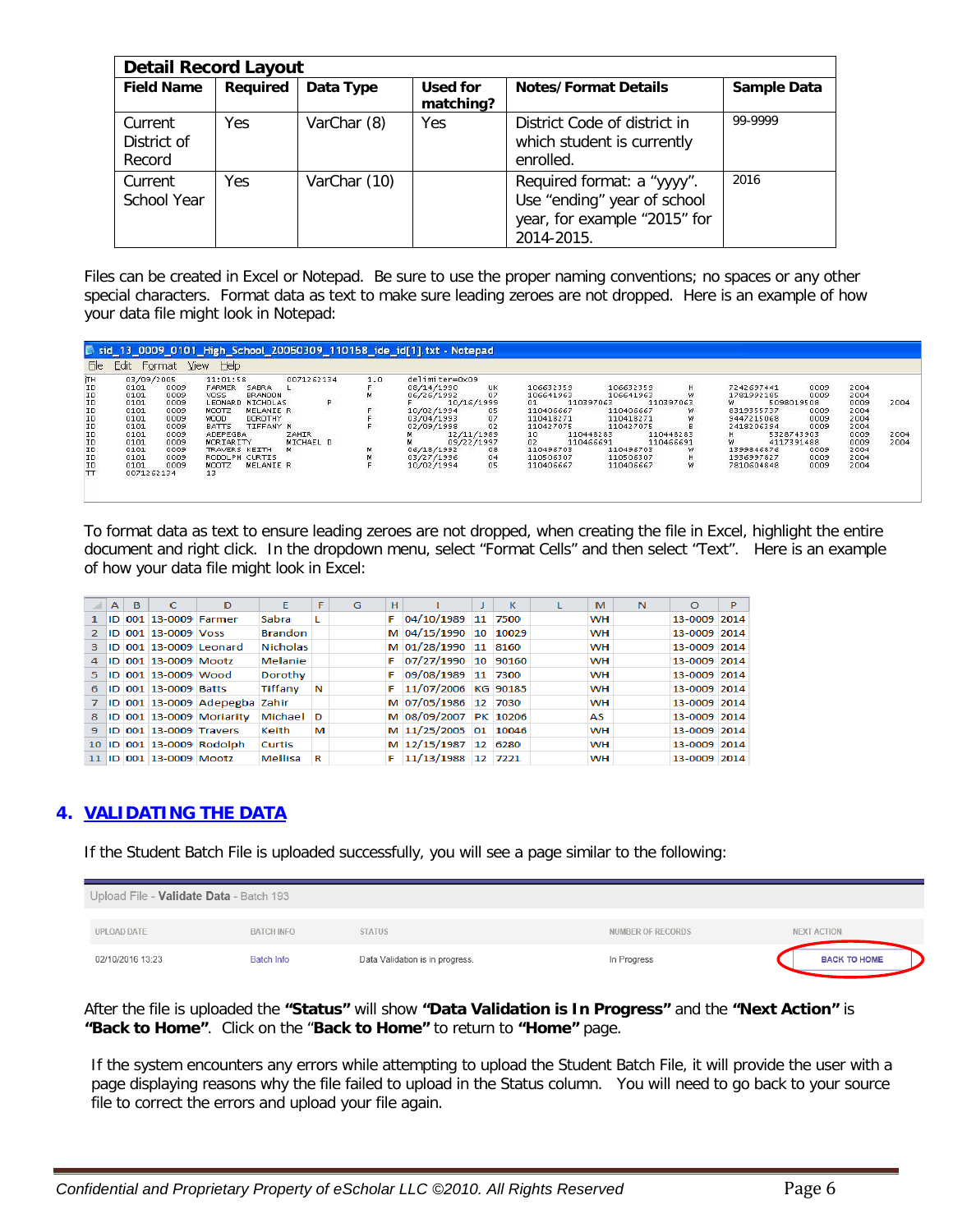NOTE:If the system is interrupted (e.g., connectivity is lost to the database) while it is doing search validation, the batch returns a message. The process can be restarted by clicking the **"Continue Validation"** button in the **"Next**  Action" column. This may be the case even if all the records, according to their status, appear to have finished validation. In such an instance, the **"CONTINUE VALIDATION"** button should be clicked.

| Upload file                                                                                                                                                                                                                                                                  |                                                                                                                 |
|------------------------------------------------------------------------------------------------------------------------------------------------------------------------------------------------------------------------------------------------------------------------------|-----------------------------------------------------------------------------------------------------------------|
| Batch Error Information - File upload failed. Fix the errors below and resubmit new file.<br>sthe file you attempted to upload has been saved to the database and can be downloaded using the Extract & Download Batch feature. The batch number assigned to this file is 10 |                                                                                                                 |
| <b>ERRORS TO FIX (2) HIDE ALL</b>                                                                                                                                                                                                                                            |                                                                                                                 |
| Record(s) does not contain all fields                                                                                                                                                                                                                                        |                                                                                                                 |
| Record(s) have incorrect record format                                                                                                                                                                                                                                       |                                                                                                                 |
|                                                                                                                                                                                                                                                                              | to the former and the control of the control of the control of the control of the second control of the control |
|                                                                                                                                                                                                                                                                              | <b>UPLOAD NEW FILE</b>                                                                                          |

# **5. VERIFYING THE STATUS OF THE VALIDATION**

If you see **"Status"** as **"Data Validation Incomplete, Fix Data Errors"**, click on "**Fix Errors"** to review the error. All records that fail validation must be reviewed and fixed for the batch to be considered for NDE Student ID assignment. (You can also cancel any records and they will be removed from your batch.)

NOTE: If the record(s) is/are canceled, the student(s) has/have not been updated, and would need to be entered individually after researching.

| <b>UPLOAD DATE</b> | SUBMISSION BATCH<br><b>TYPF</b> | <b>INFO</b>        | DISTRICT CODE (XX-XXXX) SCHOOL CODE (XXX) SOURCE STATUS |      |         |                                             | RECORD<br><b>COUNT</b> | <b>NEXT ACTION</b> |
|--------------------|---------------------------------|--------------------|---------------------------------------------------------|------|---------|---------------------------------------------|------------------------|--------------------|
| 02/10/2016 15:21   | File                            | Batch Info 28-0001 |                                                         | 0000 | Default | Data Validation Incomplete. Fix Data Errors | 1 of 12 $\blacksquare$ | <b>FIX ERRORS</b>  |

After clicking on **"Fix Errors"**, the next screen will display a list of students that have errors that need to be fixed. Click on the "**Edit"** button to choose the record to review to make the necessary corrections.

| 10 | <b>Smith</b>           | John |                                  |                                             |            | <b>MALE</b> 28-001 |                                                                                                                | 055               | 123456 | EDIT                 |  |
|----|------------------------|------|----------------------------------|---------------------------------------------|------------|--------------------|----------------------------------------------------------------------------------------------------------------|-------------------|--------|----------------------|--|
|    |                        |      |                                  |                                             | 02/24/2011 |                    | , a second-material condition of the Mark Mark Condition of the Mark Mark Association of the Mark Mark Mark Ma |                   |        |                      |  |
|    |                        |      | LAST NAME FIRST NAME MICCLE NAME | ALT. LAST NAME 52 STOL DATE OF BROWN GENDER |            |                    | DISTRICT CODE DOL30000                                                                                         | SCHOOL CODE (XXX) |        | LOCAL ID NEXT ACTION |  |
|    | Select All on Page     |      |                                  |                                             |            |                    |                                                                                                                |                   |        |                      |  |
|    | Fix Errors - Batch 197 |      |                                  |                                             |            |                    |                                                                                                                |                   |        |                      |  |

The application will notify you of the data errors by displaying a message in the upper left of the screen and highlighting the field. Update the information on this screen and then click on "**Update Person Record"**.

|                    |                             |                          | GENERAL INFORMATION |          |      |                          |                            | ENROLLMENT INFORMATION  |              |
|--------------------|-----------------------------|--------------------------|---------------------|----------|------|--------------------------|----------------------------|-------------------------|--------------|
| <b>EIRST NAME*</b> | John                        |                          |                     |          |      |                          | CRADE: *                   | Kindergarten (Full Day) | $\checkmark$ |
| MIDDLE NAME        |                             |                          |                     |          |      |                          | SCHOOL CODE (XXX) *        |                         |              |
| LAST NAME **       | Smith                       |                          |                     |          |      |                          | DISTRICT CODE (XX-XXXX)    | 28-001                  |              |
| <b>SUFFIX</b>      |                             |                          |                     |          |      |                          | RESIDENT DIST (XX-XXXXX) * | <b>28-000+</b>          |              |
| GENDER*            | MALE                        | $\overline{\phantom{a}}$ |                     |          |      |                          | SCHOOL YEAR."              | 2016                    |              |
| DATE OF BIRTH"     | 02                          | $\overline{\mathbf{v}}$  | 24                  | $\vee$ 1 | 2011 | $\vert \mathbf{v} \vert$ | LOCAL ID."                 | 123456                  | $\times$     |
| ETHNICITY/RACE     | <b>White (Not Hispanic)</b> |                          |                     |          |      | $\vee$                   |                            |                         |              |
| <b>SSN</b>         | <b>Not Present</b>          |                          |                     |          |      |                          |                            |                         |              |
| STATE ID           |                             |                          |                     |          |      |                          |                            |                         |              |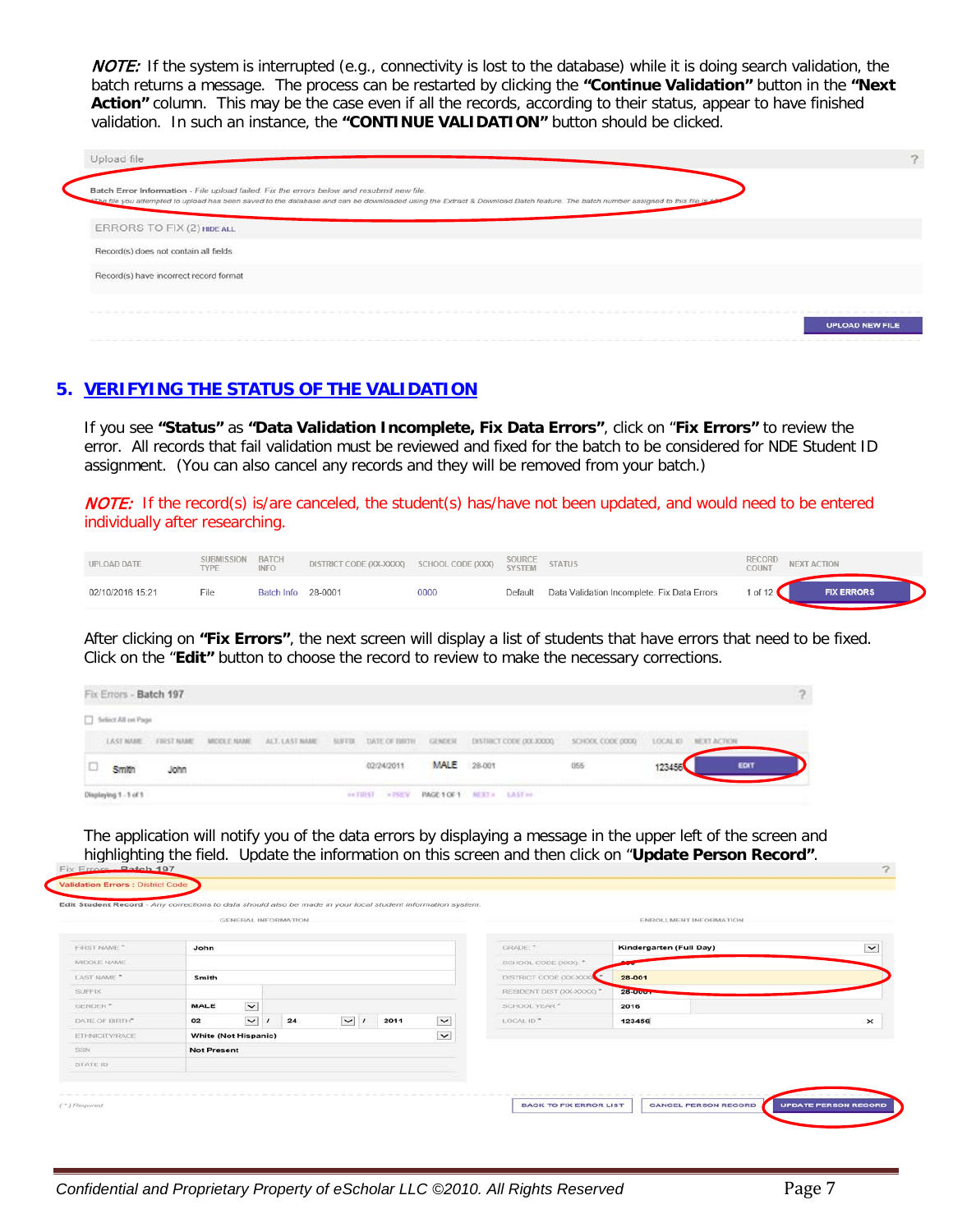After all validation errors are addressed, either by fixing or canceling the student record, the screen below displays. NDE Student ID assignment can now be started. Click on "**Assign State ID".**

| UPLOAD DATE      | SUBMISSION BATCH<br><b>TYPE</b> | <b>INFO</b>         | <b>DISTRICT CODE (XX-</b><br><b>XXXX1</b> | <b>SCHOOL CODE</b><br>[XXX] | SOURCE<br><b>SYSTEM</b> | <b>STATUS</b>                                   | <b>RECORD</b><br>COUNT | <b>NEXT ACTION</b>     |
|------------------|---------------------------------|---------------------|-------------------------------------------|-----------------------------|-------------------------|-------------------------------------------------|------------------------|------------------------|
| 02/10/2016 14:23 | File                            | <b>Batch</b><br>nfo | 28-0001                                   | 0000                        | Default                 | Data Validation Complete. Ready to Assign State | 12 of $12$             | <b>ASSIGN STATE ID</b> |

#### **6. REVIEWING THE OUTCOME OF NDE STUDENT ID ASSIGNMENT**

If the application does not find any Near Matches, the Status for the batch will be **"ID's Assigned"** and the **"Next Action"** will be **"Download State ID"**.

|                                         |                                  |                             |                         |                   |                   | <b>FILTER</b>           |                 |    |                         |                 | $\blacktriangle$         |
|-----------------------------------------|----------------------------------|-----------------------------|-------------------------|-------------------|-------------------|-------------------------|-----------------|----|-------------------------|-----------------|--------------------------|
| DISTRICT CODE (XX-XXXX):                |                                  |                             |                         | SCHOOL CODE (XXX) |                   |                         |                 |    | <b>BATCH NUMBER</b>     |                 |                          |
| Exampleville Public Schools - [99-9999] |                                  |                             | $\checkmark$            |                   |                   |                         |                 |    |                         |                 |                          |
| <b>SUBMISSION TYPE</b>                  |                                  | PROCESSING STAGE            |                         | <b>FROM</b>       |                   | <b>TO</b>               |                 |    | SORT                    |                 |                          |
| All                                     | $\checkmark$<br>All              |                             | $\checkmark$            | 01/13/2016        | $\mathbf{u}$      | 02/12/2016              |                 | Ta | <b>Upload Date Desc</b> | $\checkmark$    | <b>FILTER RESULTS</b>    |
|                                         |                                  |                             |                         |                   |                   |                         |                 |    |                         |                 |                          |
|                                         |                                  |                             |                         |                   |                   |                         |                 |    |                         |                 |                          |
| UPLOAD DATE                             | <b>SUBMISSION</b><br><b>TYPE</b> | <b>BATCH</b><br><b>INFO</b> | DISTRICT CODE (XX-XXXX) |                   | SCHOOL CODE (XXX) | SOURCE<br><b>SYSTEM</b> | <b>STATUS</b>   |    |                         | RECORD<br>COUNT | <b>NEXT ACTION</b>       |
| 02/10/2016 15:21                        | File                             | <b>Batch Info</b>           | 99-9999                 |                   | 0000              | Default                 | ID(s) Assigned. |    |                         | $12$ of         | <b>DOWNLOAD STATE ID</b> |

If the system finds students included in your file that match records already in the database, the **"Status"** for the batch will be "Near Matches/Duplicates Found" and an ID is not assigned. These records **must** be *reviewed* and resolved by a human. The next action is to click on the "Resolve Near Matches" button.

|                                       |                                  |                             |              |                          | <b>FILTER</b>     |                         |                                 |                     |                        |                             |
|---------------------------------------|----------------------------------|-----------------------------|--------------|--------------------------|-------------------|-------------------------|---------------------------------|---------------------|------------------------|-----------------------------|
| DISTRICT CODE (XX-XXXX):              |                                  |                             |              | <b>SCHOOL CODE (XXX)</b> |                   |                         |                                 | <b>BATCH NUMBER</b> |                        |                             |
| Exampleville Public Schools [99-9999] |                                  |                             | $\checkmark$ |                          |                   |                         |                                 |                     |                        |                             |
| <b>SUBMISSION TYPE</b>                |                                  | PROCESSING STAGE            |              | <b>FROM</b>              |                   | T <sub>O</sub>          |                                 | SORT                |                        |                             |
| All                                   | $\checkmark$                     |                             | $\checkmark$ | 12/01/2015               | Te.               | 02/12/2016              | TH.                             | Upload Date Desc    | M<br>___               | <b>FILTER RESULTS</b>       |
|                                       |                                  |                             |              |                          |                   |                         |                                 |                     |                        |                             |
| <b>UPLOAD DATE</b>                    | <b>SUBMISSION</b><br><b>TYPE</b> | <b>BATCH</b><br><b>INFO</b> |              | DISTRICT CODE (XX-XXXX)  | SCHOOL CODE (XXX) | SOURCE<br><b>SYSTEM</b> | <b>STATUS</b>                   |                     | <b>RECORD</b><br>COUNT | <b>NEXT ACTION</b>          |
| 02/12/2016 07:45                      | File                             | 199217                      | 99-9999      |                          | 0000              | Default                 | Near Matches / Duplicates Found |                     | 7 of 10                | <b>RESOLVE NEAR MATCHES</b> |

A screen displaying all records in your batch that need to be resolved because **"Near Matches"** have been found will be shown.

|                    |                |   |                  |                | <b>FILTER</b>                                                                                          |     |                                              |        |                          |
|--------------------|----------------|---|------------------|----------------|--------------------------------------------------------------------------------------------------------|-----|----------------------------------------------|--------|--------------------------|
|                    |                |   | <b>LAST NAME</b> |                |                                                                                                        |     | <b>FILTER RESULTS</b>                        |        |                          |
| Select All On Page |                |   |                  |                |                                                                                                        |     |                                              |        |                          |
|                    |                |   |                  |                | LAST NAME FIRST NAME MIDDLE NAME SUFFIX DATE OF BIRTH GENDER DISTRICT CODE (XX-XXXX) SCHOOL CODE (XXX) |     | RESIDENT DIST (XX-XXXX) LOCAL ID NEXT ACTION |        |                          |
| arme               | Sabra          | M | 01/01/1991       | FEMALE 99-9999 |                                                                                                        | 001 | 99-9999                                      | 123456 | <b>REVIEW AND SELECT</b> |
| Mootz              | <b>Melanie</b> | N | 03/01/1992       | FEMALE         | 99-9999                                                                                                | 030 | 99-9999                                      | 123654 | <b>REVIEW AND SELECT</b> |

All "Near Match" records *must be resolved* before you can continue to the next steps in the Student ID Assignment process.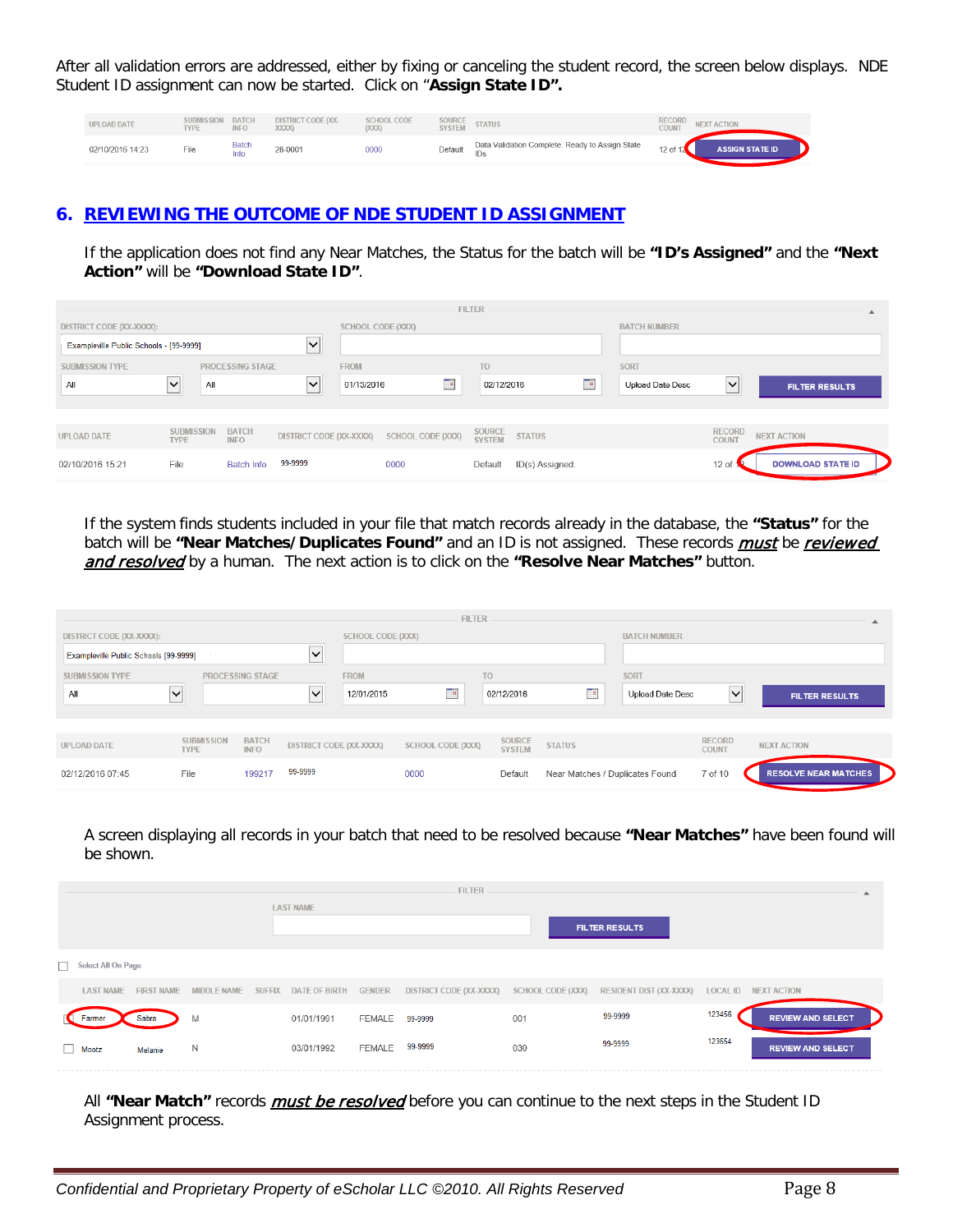If a user clicks the **"Review and Select"** button or one of the hyperlinks in the **"Last Name"** or **"First Name"** columns, the application will display the screen below. The top section displays the submitted student and the bottom section will display a list of matching students:

| ?                         |
|---------------------------|
|                           |
| <b>LOCAL ID</b><br>123456 |
|                           |
| <b>MATCH PROBABILITY</b>  |
| 99 [MATCH]                |
|                           |
|                           |
| <b>ASSIGN SELECTED</b>    |
|                           |

The purpose of the screen is to decide if the student under review is the same as one of the matching students **or if the student is a brand new student entering school for the first time or a student new to Nebraska**.

Click the hyperlinked **"Last Name"** or **"First Name"** to view the **"Compare Records"** page. The page, as shown below, displays the submitted student in the **"Submission Record"** column on the left and the matching student in the **"Master Record"** column on the right of the page.

All fields in which the information differs between two students records are **highlighted in beige**<br>Near Match - Compare - Batch 73

| vs.<br><b>Sabra M Farmer (#6789012345)</b><br>GENDER: FEMALE DATE OF BIRTH: 01/01/1991 LOCAL ID: | SSN: Not Present                                       |                                                       |
|--------------------------------------------------------------------------------------------------|--------------------------------------------------------|-------------------------------------------------------|
| <b>COMPARE RECORDS</b>                                                                           |                                                        |                                                       |
|                                                                                                  | imission record and the master record are highlighted. |                                                       |
| <b>FIELDS</b>                                                                                    | SUBMISSION RECORD                                      | <b>MASTER RECORD</b><br><b>ISTATE ID: 67890123451</b> |
| FIRST NAME                                                                                       | Sabra                                                  | Sabar                                                 |
| <b>LAST NAME</b>                                                                                 | Farmer                                                 | Farmer                                                |
| MIDDLE NAME                                                                                      | м                                                      | М                                                     |
| SUFFIX                                                                                           |                                                        |                                                       |
| DATE OF BIRTH                                                                                    | 01/01/1991                                             | 01/01/1991                                            |
| GENDER                                                                                           | FEMALE                                                 | FEMALE                                                |
| SSN                                                                                              | Not Present                                            | Not Present                                           |
| <b>RACE/ETHNICITY</b>                                                                            | White (Not Hispanic)                                   | White (Not Hispanic)                                  |
| DISTRICT CODE (XX-XXXX)                                                                          | 99-9999                                                | 99-0009                                               |
| SCHOOL CODE (XXX)                                                                                | 001                                                    | 001                                                   |
| RESIDENT DIST (XX-XXXX)                                                                          | 99-9999                                                | 99-9999                                               |
| GRADE                                                                                            | Grade 9                                                | Grade 10                                              |
| SCHOOL YEAR                                                                                      | 2013                                                   | 2016                                                  |
| LOCAL ID                                                                                         | 123456                                                 | 654321                                                |
| STATE ID                                                                                         | 6789012345                                             | 6789012345                                            |
| ALTERNATE ID                                                                                     |                                                        |                                                       |
| SERIAL #                                                                                         | 18974                                                  | 27721                                                 |
| CREATED                                                                                          | 11/07/2012                                             | 08/08/2011                                            |
| LAST UPDATED                                                                                     | 11/07/2012                                             | 07/31/2015                                            |
| COMMENTS                                                                                         |                                                        |                                                       |
| MATCH NOTES                                                                                      |                                                        |                                                       |
| UPDATE MASTER                                                                                    | ◉ Yes ○ No                                             |                                                       |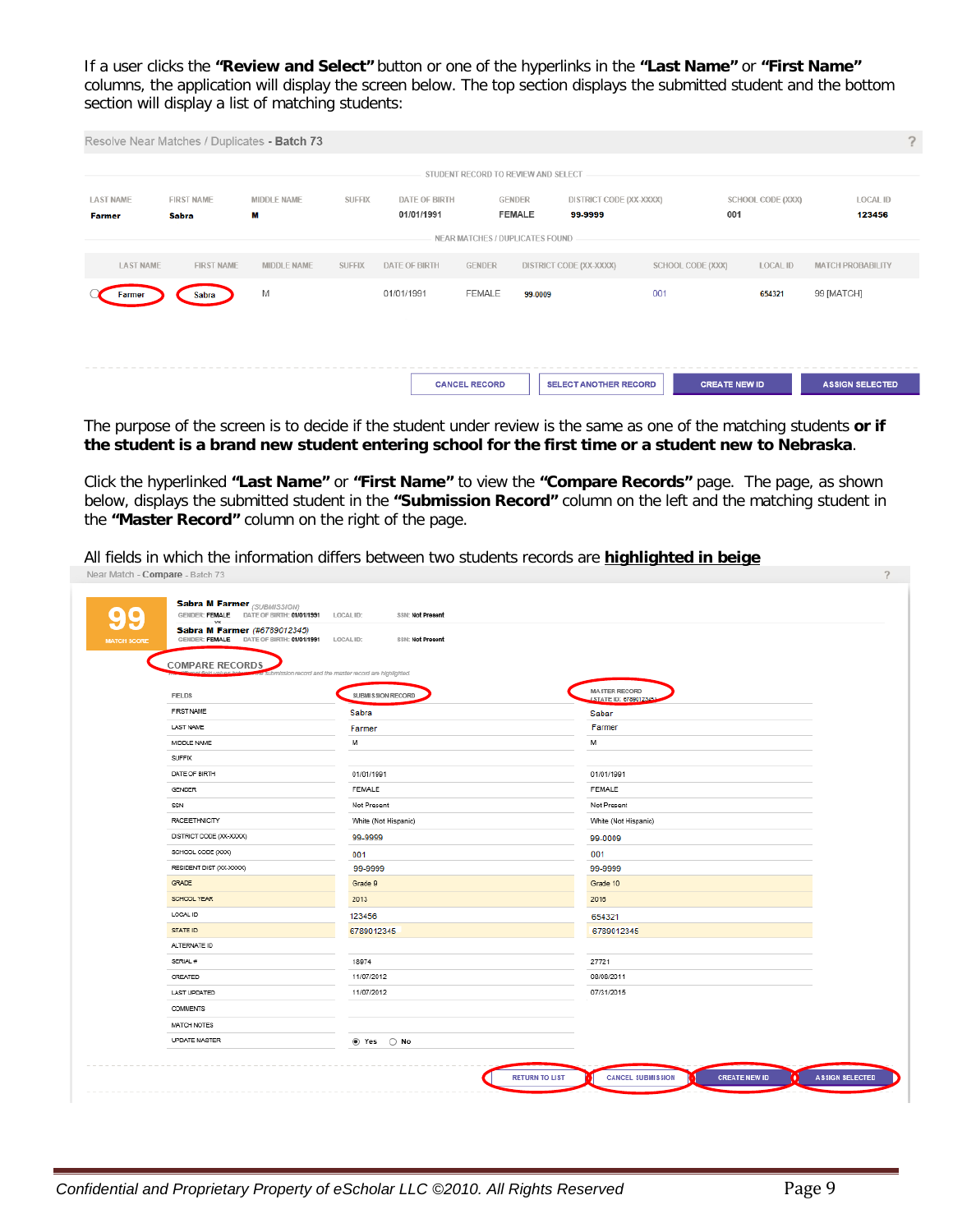The following options are available once the students' information has been reviewed and ready to be resolved.

- 1. If the student under review is the same one as the matching student, select the matching student using the radio button to the left and then click "**Assign Selected"**.
- 2. If the student under review is different from any of the matching students, click "**Create New ID".**
- 3. To cancel the record under review, click on the "**Cancel Submission"** button. This removes the student from your batch file. **The student will need to be included in a future upload or added individually.**
- 4. Users can also navigate back to the list of near matches by clicking on **"Return to List".**

# **7. DOWNLOADING STUDENT IDs**

| Home                                  |                                  |                             |                         |             |                   |                         |                 |   |                     |                 | $\sigma$                 |
|---------------------------------------|----------------------------------|-----------------------------|-------------------------|-------------|-------------------|-------------------------|-----------------|---|---------------------|-----------------|--------------------------|
|                                       |                                  |                             |                         |             |                   | <b>FILTER</b>           |                 |   |                     |                 |                          |
| DISTRICT CODE (XX-XXXX):              |                                  |                             |                         |             | SCHOOL CODE (XXX) |                         |                 |   | <b>BATCH NUMBER</b> |                 |                          |
| Exampleville Public Schools [99-9999] |                                  |                             | $\checkmark$<br>___     |             |                   |                         |                 |   |                     |                 |                          |
| <b>SUBMISSION TYPE</b>                |                                  | PROCESSING STAGE            |                         | <b>FROM</b> |                   | T <sub>O</sub>          |                 |   | SORT                |                 |                          |
| All                                   | $\vert \bm \vee \vert$<br>All    |                             | $\checkmark$            | 01/13/2016  | Te.               | 02/12/2016              |                 | E | Upload Date Desc    | ∣∨              | <b>FILTER RESULTS</b>    |
|                                       |                                  |                             |                         |             |                   |                         |                 |   |                     |                 |                          |
| UPLOAD DATE                           | <b>SUBMISSION</b><br><b>TYPE</b> | <b>BATCH</b><br><b>INFO</b> | DISTRICT CODE (XX-XXXX) |             | SCHOOL CODE (XXX) | SOURCE<br><b>SYSTEM</b> | <b>STATUS</b>   |   |                     | RECORD<br>COUNT | <b>NEXT ACTION</b>       |
| 02/10/2016 15:21                      | File                             | <b>Batch Info</b>           | 99-9999                 |             | 0000              | Default                 | ID(s) Assigned. |   |                     | $12$ of         | <b>DOWNLOAD STATE ID</b> |

Upon completion of near match resolution, the application displays the status of the batch as above: The user can now select "**Download State ID"** under **"Next Action"**.

Users can download the IDs Assigned file by clicking the "**Download"** button in the **"Next Action"** column. Doing so will open a File Download dialog box that enables users to either open the file or save it to their local computer.

| UPLOAD DATE      | <b>BATCH INFO</b> | <b>STATUS</b>          | RECORD COUNT | <b>NEXT ACTION</b> |
|------------------|-------------------|------------------------|--------------|--------------------|
| 02/10/2016 15:21 | <b>Batch Info</b> | File Extract Complete. |              | <b>DOWNLOAD</b>    |

**Note:** The IDs Assigned file contains the NDE Student IDs for those students in the Student Batch File for whom an NDE Student ID was assigned. The file can be used to update a user's local Student Information System. (If you are using the NDE's Access Desktop Database, see the NSSRS Desktop Database Quick Reference Guide for directions on importing this file back into the NDE Uniq-ID System. This Reference Guide can be found at: [http://www.education.ne.gov/nssrs/Resources.html#Quick\\_Reference\\_Guides\)](http://www.education.ne.gov/nssrs/Resources.html%23Quick_Reference_Guides).

The format of the NDE Student IDs assigned file will be exactly the same as the Student Batch File and each student record will contain the NDE Student ID that was assigned to that student. **This completes the processing of a batch file for creating and downloading NDE Student IDs**.

## **8. ENTER INDIVIDUAL STUDENT**

Users can process a single student record for NDE Student ID Assignment by clicking the **"Enter Online"** link in the Menu.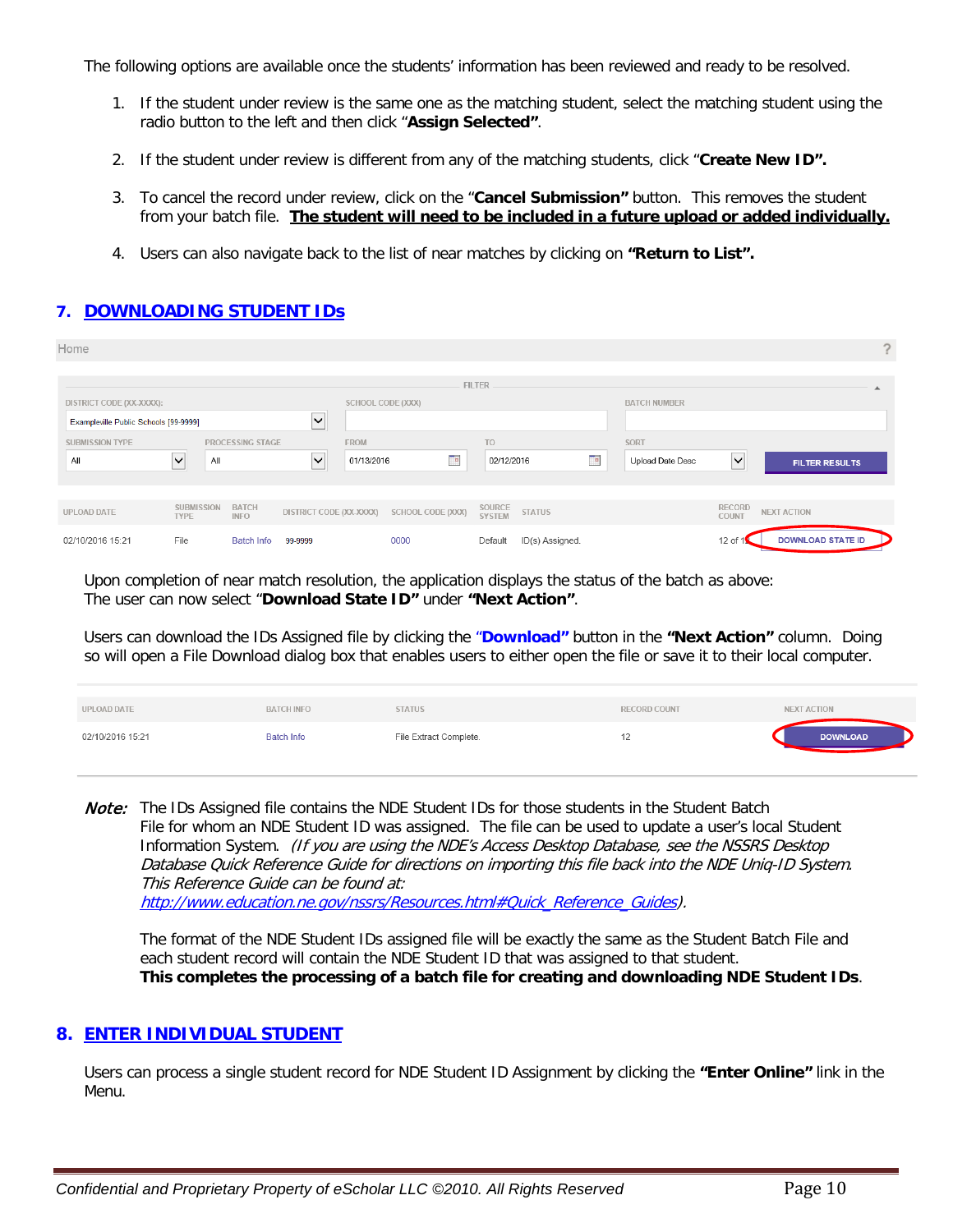| << Back to Home                                |                                            |
|------------------------------------------------|--------------------------------------------|
| <b>ASSIGN</b>                                  | <b>MORE</b>                                |
| Enter Online<br>Upload File<br><b>DOWNLOAD</b> | <b>Change District Code</b><br>$(XX-XXXX)$ |
| Batch<br>Location<br><b>SEARCH</b>             |                                            |
| Batch<br>Student                               |                                            |
|                                                | Log Out                                    |

Below is the screen that is used for entering student information online:

| Enter Online - Data Entry |                                        |                |                          |                          |                               |                        | $\tilde{?}$  |
|---------------------------|----------------------------------------|----------------|--------------------------|--------------------------|-------------------------------|------------------------|--------------|
|                           | <b>GENERAL INFORMATION</b>             |                |                          |                          | <b>ENROLLMENT INFORMATION</b> |                        |              |
|                           |                                        |                |                          |                          |                               |                        |              |
| FIRST NAME <sup>*</sup>   |                                        |                |                          | GRADE: *                 |                               |                        | $\checkmark$ |
| MIDDLE NAME               |                                        |                |                          | SCHOOL CODE (XXX): *     |                               |                        |              |
| LAST NAME*                |                                        |                |                          | DISTRICT CODE (XX-XXXX)* |                               |                        |              |
| <b>SUFFIX</b>             |                                        |                |                          | RESIDENT DIST (XX-XXXX)* |                               |                        |              |
| GENDER*                   | $\overline{\mathsf{v}}$                |                |                          | SCHOOL YEAR*             |                               |                        |              |
| DATE OF BIRTH*            | $\blacktriangledown$<br>$\overline{1}$ | $\sqrt{1}$     | $\blacktriangledown$     | LOCAL ID <sup>*</sup>    |                               |                        |              |
| ETHNICITY/RACE            |                                        |                | $\vert \mathbf{v} \vert$ |                          |                               |                        |              |
| SSN                       | $\blacksquare$                         | $\blacksquare$ |                          |                          |                               |                        |              |
| STATE ID                  |                                        |                |                          |                          |                               |                        |              |
|                           |                                        |                |                          |                          |                               |                        |              |
|                           |                                        |                |                          |                          |                               |                        |              |
| (*) Required              |                                        |                |                          |                          | <b>CLEAR</b>                  | <b>ASSIGN STATE ID</b> |              |
|                           |                                        |                |                          |                          |                               |                        |              |

All asterisk (\*) fields must be entered. The "**Clear"** button will remove all values from the fields. After entering the student's information, users can click **"Assign State ID"**.

NOTE: The "**State ID**" field is not a required field, however, if you have the student(s) ID number, enter it in as well. This will help with updating the correct Unique ID and not accidently creating a new ID number.

The application will validate all the data entered. If errors are found, the application will return a page similar to the following. The application will notify you of the data errors by displaying a message in the upper left of the screen. You will then need to correct the errors highlighted prior to assigning an NDE Student ID.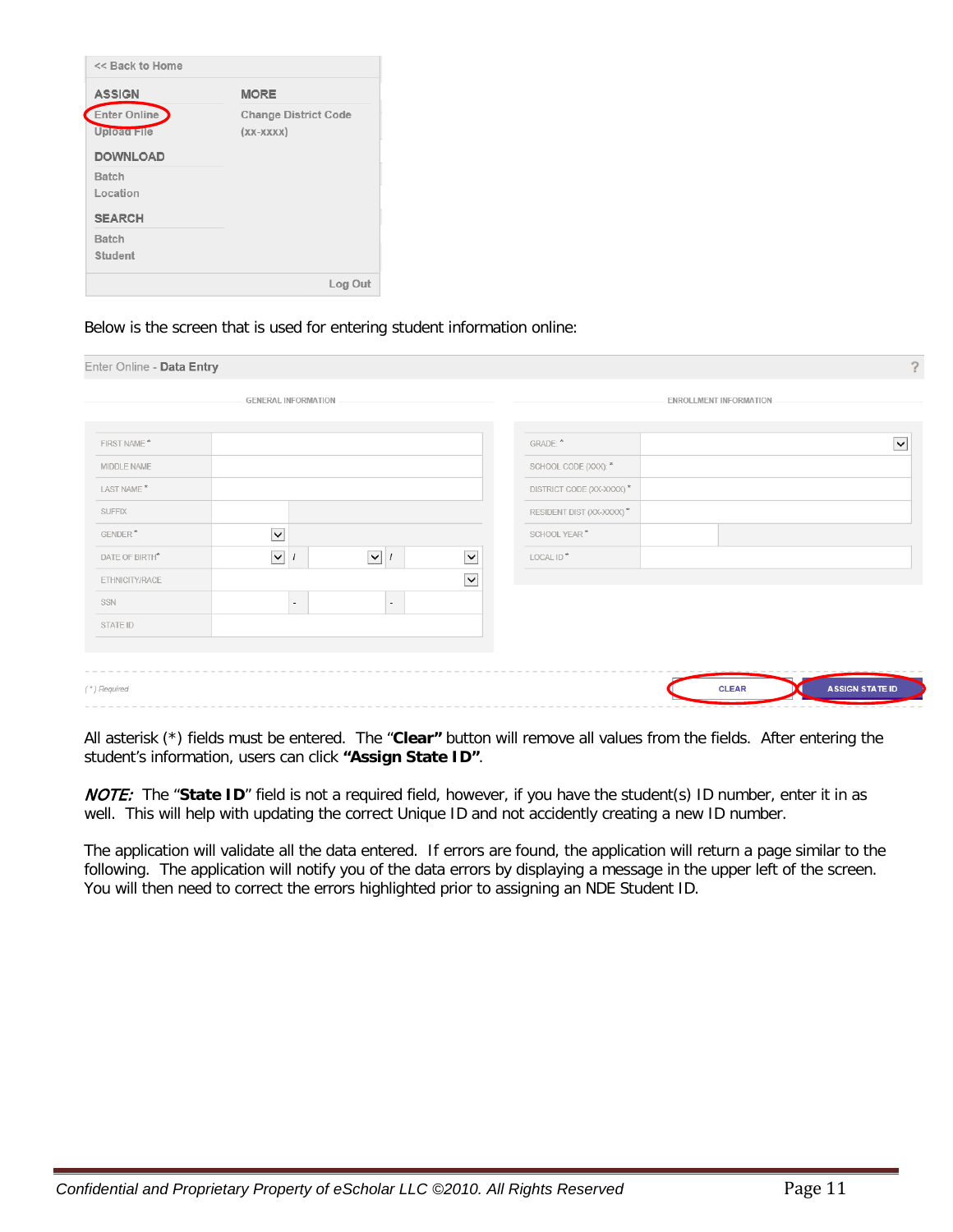|                       |          | <b>GENERAL INFORMATION</b>    |                          |      |              |                           |                          | <b>ENROLLMENT INFORMATION</b> |             |
|-----------------------|----------|-------------------------------|--------------------------|------|--------------|---------------------------|--------------------------|-------------------------------|-------------|
| FIRST NAME *          | Joshua   |                               |                          |      |              | GRADE: *                  | Half Day Prekindergarten |                               | $\check{ }$ |
| MIDDLE NAME           |          |                               |                          |      |              | SCHOOL CODE (XXX): "      |                          |                               |             |
| LAST NAME **          | Smithson |                               |                          |      |              | DISTRICT CODE (XX-XXXX) * | 99-9999                  |                               |             |
| <b>SUFFIX</b>         |          |                               |                          |      |              | RESIDENT DIST (XX-XXXX) * | 99-999                   |                               |             |
| GENDER <sup>4</sup>   |          | $\vert \vee \vert$            |                          |      |              | SCHOOL YEAR*              | 2016                     |                               |             |
| DATE OF BIRTH®        | 10       | $\overline{\mathbf{v}}$<br>10 | $\checkmark$             | 2013 | $\checkmark$ | LOCAL ID *                | 147852                   |                               |             |
| <b>ETHNICITY/RACE</b> |          |                               |                          |      | $\checkmark$ |                           |                          |                               |             |
| <b>SSN</b>            |          | $\bullet$                     | $\overline{\phantom{a}}$ |      |              |                           |                          |                               |             |
| STATE ID              |          |                               |                          |      |              |                           |                          |                               |             |

The NDE Uniq-ID System takes the student record through all the stages of the NDE Student ID Assignment Process, similar to the processing of a Student Batch File (see 4 - 6 above). If the student record encounters any near matches, the application will display the relevant screen for resolution during the NDE Student ID assignment process.

If no near matches are found, the system will take you to the **"Assign ID"** page and show that a new ID has been created for this student. If you have another student to enter, click on **"Enter Another Student"**button.

The screen below will display after a successful online NDE Student ID assignment. Note that the NDE Student ID that has been assigned to the student is included in the **"Status"** column.

| Assign ID          |                   |                                                                     |                   |                              |
|--------------------|-------------------|---------------------------------------------------------------------|-------------------|------------------------------|
| <b>UPLOAD DATE</b> | <b>BATCH INFO</b> | <b>STATUS</b>                                                       | NUMBER OF RECORDS | <b>NEXT ACTION</b>           |
| 02/12/2016 15:04   | <b>Batch Info</b> | (ID(s) Assigned. New State ID Created for the Student is 7804075332 |                   | <b>ENTER ANOTHER STUDENT</b> |

# **9. STUDENT SEARCH**

Users can search for students online by clicking the **"Search - Student"** link in the Menu.

| << Back to Home                                              |                                            |
|--------------------------------------------------------------|--------------------------------------------|
| <b>ASSIGN</b>                                                | <b>MORE</b>                                |
| <b>Enter Online</b><br><b>Upload File</b><br><b>DOWNLOAD</b> | <b>Change District Code</b><br>$(XX-XXXX)$ |
| Batch<br>Location                                            |                                            |
| <b>SEARCH</b><br>Batch<br><b>Student</b>                     |                                            |
|                                                              | Log Out                                    |

There are three types of searches:

- 1. **Basic Search** allows users to find students using basic demographics.
- 2. Advanced Search allows users to find students using any NDE Uniq-ID System field.
- 3. **State ID-Search** allows users to find students using a NDE Student ID.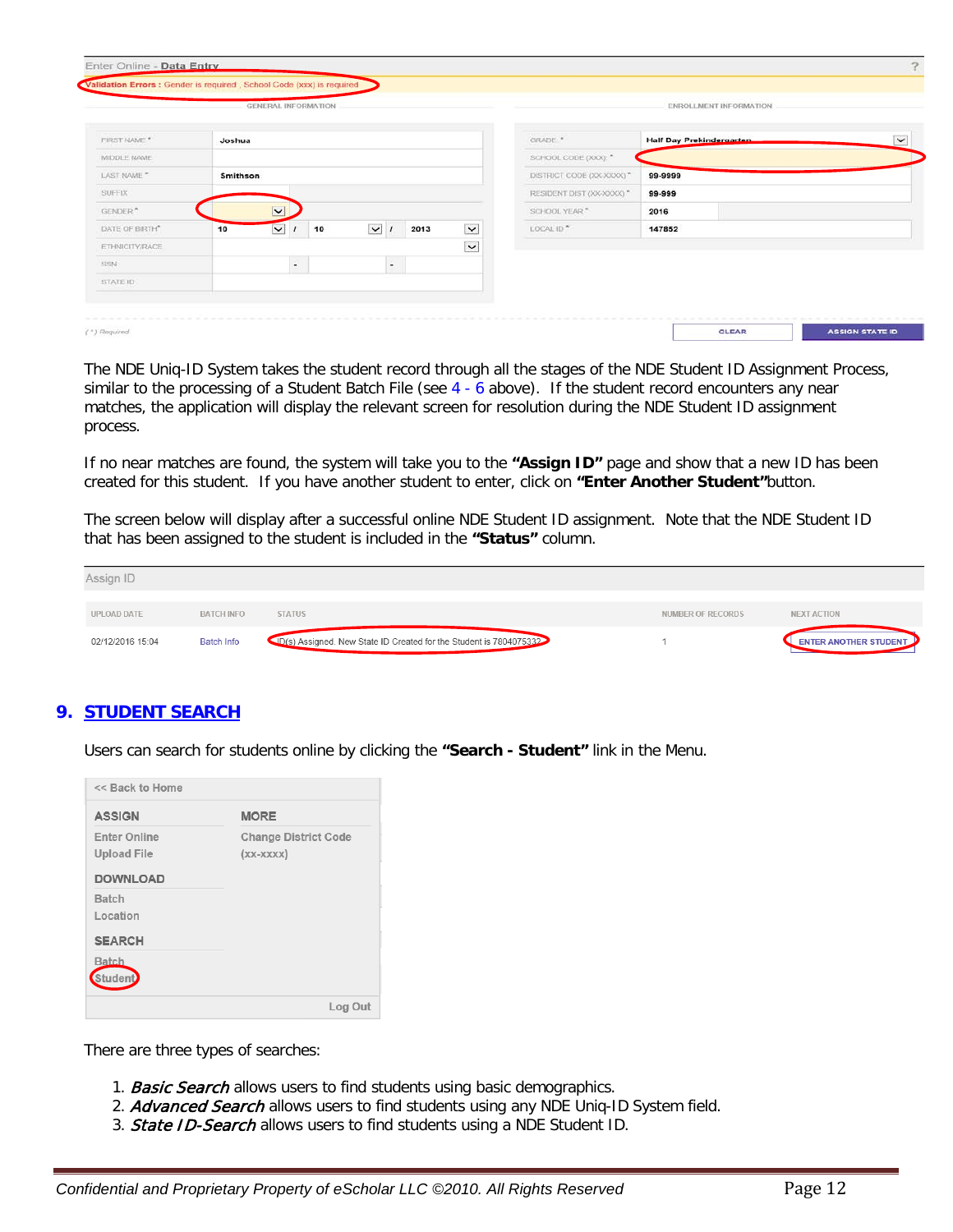| Student Search - Individual Student |                |                                                                                    |              |               | ? |
|-------------------------------------|----------------|------------------------------------------------------------------------------------|--------------|---------------|---|
|                                     |                | BASIC SEARCH ADVANCED SEARCH (ID SEARCH)                                           |              |               |   |
|                                     | First Name:*   |                                                                                    |              |               |   |
|                                     | Middle Name:   |                                                                                    |              |               |   |
|                                     | Last Name:*    |                                                                                    |              |               |   |
| Suffix:                             |                |                                                                                    |              |               |   |
|                                     | Date Of Birth: | $\vert \mathbf{v} \vert$ / dd<br>$\mathbf{v}$ www<br>$\overline{\mathsf{v}}$<br>mm |              |               |   |
|                                     | Search History | $\Box$                                                                             |              |               |   |
| (*) Required                        |                |                                                                                    | <b>CLEAR</b> | <b>SEARCH</b> |   |

If no matches are found, the system displays feedback confirming the same. When one or more students are found, the application displays the matching records, along with the match probability. The closest match displays as the first result in the list.

NOTE: eScholar recommends entering in as much data as possible in the Student Search to minimize the number of results displayed. However, if searching for a student you are fairly certain should have an ID already assigned, try searching multiple scenarios of the names in case of misspellings, alternate spellings, nicknames, etc. There is a Search Tip document available on the NDE website at:

[http://www.education.ne.gov/nssrs/Resources.html#Instructions.](http://www.education.ne.gov/nssrs/Resources.html%23Instructions)

| Student Search - Individual Student |           |            |                |        |                                  |                                                 |                                     |                   |              |             | -?                   |
|-------------------------------------|-----------|------------|----------------|--------|----------------------------------|-------------------------------------------------|-------------------------------------|-------------------|--------------|-------------|----------------------|
|                                     |           |            |                |        | <b>BASIC SEARCH</b>              |                                                 | ADVANCED SEARCH<br><b>ID SEARCH</b> |                   |              |             |                      |
|                                     |           |            | First Name:*   |        | $\mathsf{mic}$                   |                                                 |                                     |                   |              |             |                      |
|                                     |           |            | Middle Name:   |        |                                  |                                                 |                                     |                   |              |             |                      |
|                                     |           |            | Last Name:*    |        | mou                              |                                                 |                                     |                   |              |             |                      |
|                                     |           |            | Suffix:        |        |                                  |                                                 |                                     |                   |              |             |                      |
|                                     |           |            | Date Of Birth: |        | $\blacktriangleright$ / dd<br>mm | $\blacktriangledown$ / www $\blacktriangledown$ |                                     |                   |              |             |                      |
|                                     |           |            | Search History |        | $\Box$                           |                                                 |                                     |                   |              |             |                      |
| (*) Required                        |           |            |                |        |                                  |                                                 |                                     |                   | <b>CLEAR</b> |             | <b>SEARCH</b>        |
|                                     |           |            |                |        |                                  |                                                 | <b>SEARCH RESULTS</b>               |                   |              |             |                      |
| STATE ID                            | LAST NAME | FIRST NAME | MIDDLE NAME    | SUFFIX | DATE OF BIRTH                    | GENDER                                          | DISTRICT CODE (XX-XXXX)             | SCHOOL CODE (XXX) | RACE(S)      | SSN         | MATCH<br>PROBABILITY |
| 7800369196                          | Mouse     | Mickie     |                |        | 01/01/2001                       | MALE                                            | 45-0007                             | 001               |              | Not Present |                      |
| 8898693184                          | Mouse     | Mickey     |                |        | 01/02/2010                       | MALE                                            | 55-0001                             | 054               |              | Not Present |                      |

To see more detailed information about a student, users can click the hyperlink in the **"Last Name"** or the **"First Name"** column. Upon doing so, the application will display the **"Student Information"** page pictured on the next page.

NOTE: The **"Edit Student"** button will always display on the above page but may not always be enabled. The button is enabled only when the district that the student is assigned to is editing the record.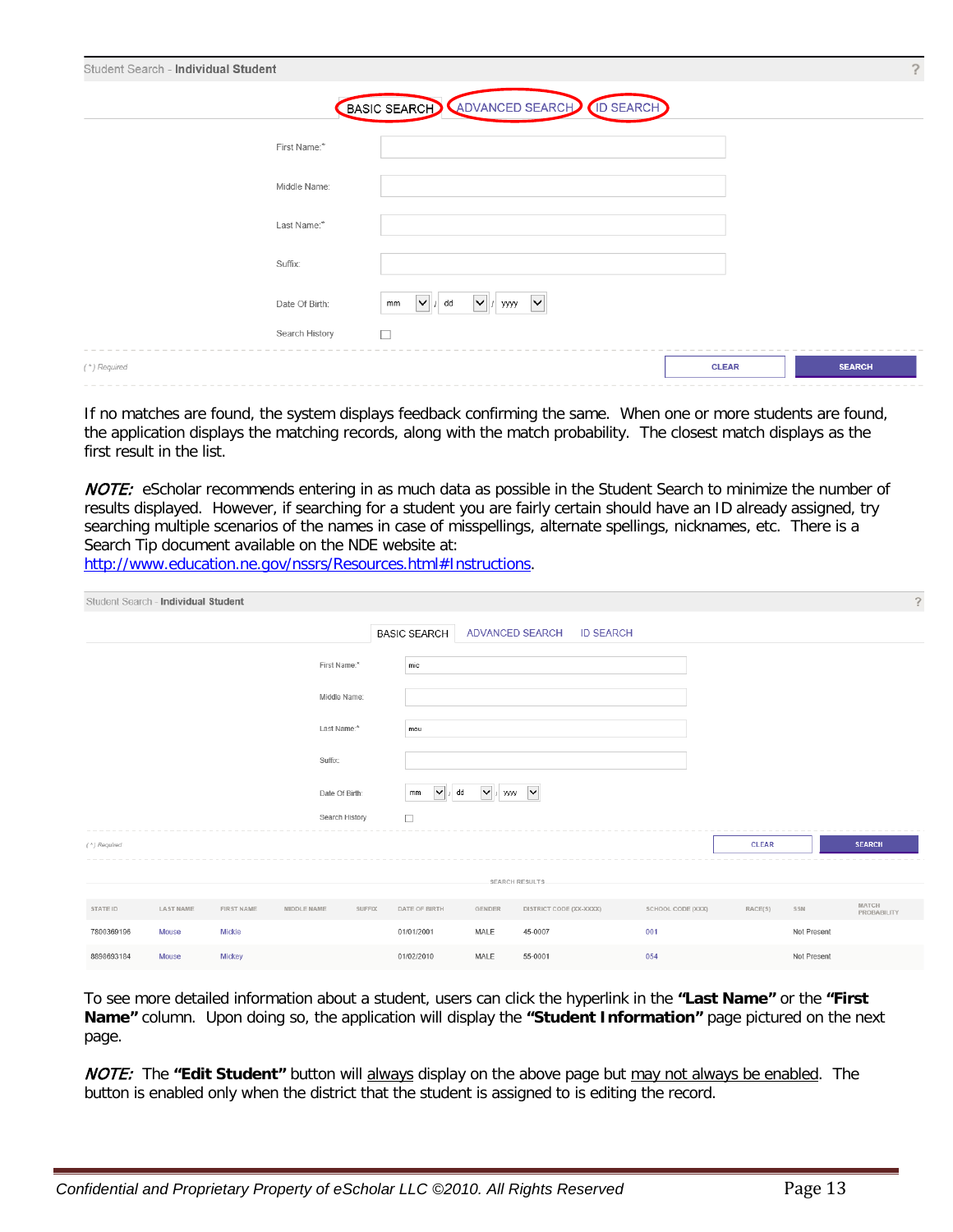#### STUDENT INFORMATION (STATE ID: 7800369196) CREATED 04/09/2013 13:56

| <b>FIRST NAME</b> | Mickie             |
|-------------------|--------------------|
| MIDDLE NAME       |                    |
| <b>LAST NAME</b>  | Mouse              |
| <b>SUFFIX</b>     |                    |
| <b>GENDER</b>     | MALE               |
| DATE OF BIRTH     | 01/01/2001         |
| ETHNICITY/RACE    |                    |
| SSN               | <b>Not Present</b> |
| STATE ID          | 7800369196         |

BATCH INFORMATION

**GENERAL INFORMATION** 

| GRADE                   | 06                             |
|-------------------------|--------------------------------|
| SCHOOL CODE (XXX)       | 001 O'NEILL HIGH SCHOOL        |
| DISTRICT CODE (XX-XXXX) | 45-0007 O'NEILL PUBLIC SCHOOLS |
| RESIDENT DIST (XX-XXXX) | 45-0007 O'NEILL PUBLIC SCHOOLS |
| SCHOOL YEAR             | 2013                           |
| LOCAL ID                | 1234                           |

ENROLLMENT INFORMATION

| LAST BATCH #               | 98        |                  |                                                                 |        |                      |               |                         |                   |                               |
|----------------------------|-----------|------------------|-----------------------------------------------------------------|--------|----------------------|---------------|-------------------------|-------------------|-------------------------------|
| <b>LAST UPDATED</b>        |           | 04/09/2013 14:00 |                                                                 |        |                      |               |                         |                   |                               |
| UPDATE REFERENCE #         |           | 25076            |                                                                 |        |                      |               |                         |                   |                               |
| INPUT TYPE                 |           | Online           |                                                                 |        |                      |               |                         |                   |                               |
| CREATED BY                 |           | gcarter          |                                                                 |        |                      |               |                         |                   |                               |
| EMAIL ADDRESS - CREATED BY |           |                  |                                                                 |        |                      |               |                         |                   |                               |
| CREATED                    |           | 04/09/2013 13:56 |                                                                 |        |                      |               |                         |                   |                               |
| <b>STATUS</b>              |           |                  | Student Found and History Created During Match Resolution Stage |        |                      |               |                         |                   |                               |
| PROCESSED DATE             |           | 04/09/2013 14:02 |                                                                 |        |                      |               |                         |                   |                               |
| <b>COMMENTS</b>            |           |                  |                                                                 |        |                      |               |                         |                   |                               |
|                            |           |                  |                                                                 |        |                      |               |                         |                   |                               |
|                            |           |                  |                                                                 |        |                      |               |                         |                   |                               |
|                            |           |                  |                                                                 |        |                      |               |                         |                   | <b>BACK TO SEARCH RESULTS</b> |
|                            |           |                  |                                                                 |        |                      |               |                         |                   |                               |
|                            |           |                  |                                                                 |        |                      |               | HI STORY INFORMATION    |                   |                               |
| <b>LAST UPDATED</b>        | LAST NAME | FIRST NAME       | MIDDLE NAME                                                     | SUFFIX | <b>DATE OF BIRTH</b> | <b>GENDER</b> | DISTRICT CODE (XX-XXXX) | SCHOOL CODE (XXX) | RACE(S)                       |
| 04/09/2013 13:56           | Mouse     | Mickey           | М                                                               |        | 01/01/2001           | MALE          | 45-0007                 | 001               | Asian or Pacific Islander     |

The above page will display the student's current information in the top section and the history information in the bottom section. A section named **"Associated Retired IDs Information"** has been added to the bottom of the results page when there is an Retired ID associated. If there are any IDs along with the student information that has been retired and associated to the ID under review, they will be displayed here.

#### **10. EXTRACT AND DOWNLOAD BATCH**

Users can download files related to the NDE Uniq-ID System by clicking the **"Extract & Download Batch"** link in the Menu.

| << Back to Home                                                                                    |                                            |
|----------------------------------------------------------------------------------------------------|--------------------------------------------|
| <b>ASSIGN</b>                                                                                      | <b>MORE</b>                                |
| <b>Enter Online</b><br><b>Upload File</b><br><b>DOWNLOAD</b><br>Batch<br>Location<br><b>SEARCH</b> | <b>Change District Code</b><br>$(XX-XXXX)$ |
| Batch<br>Student                                                                                   |                                            |
|                                                                                                    | Log Out                                    |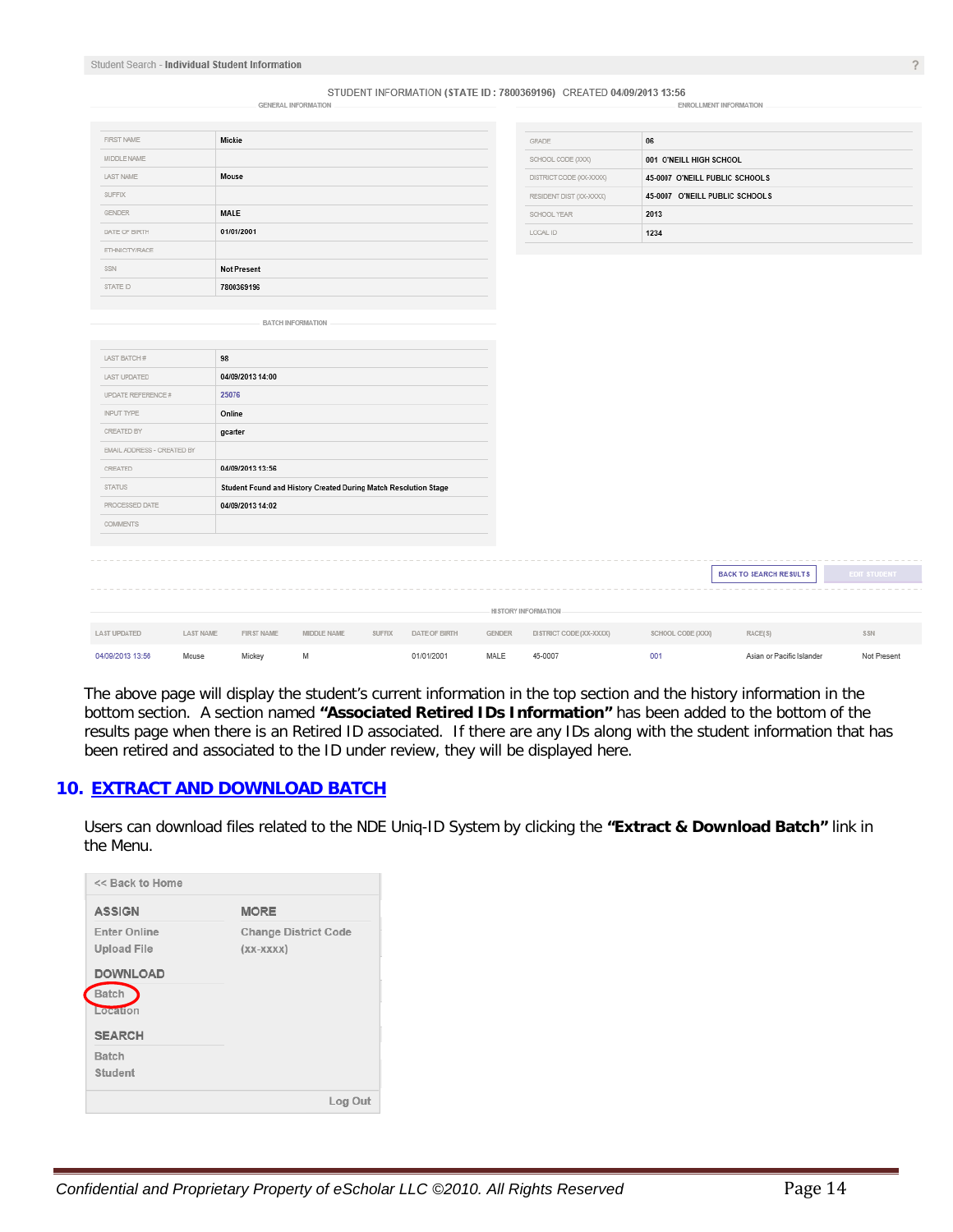#### Below is a view of the **"Extract & Download Batch"** screen.

| <b>Extract and Download Batch</b>     |                      |                              |                        |                            |                     |                                            | $\mathcal{P}$         |
|---------------------------------------|----------------------|------------------------------|------------------------|----------------------------|---------------------|--------------------------------------------|-----------------------|
|                                       |                      |                              |                        | <b>FILTER</b>              |                     |                                            | $\blacktriangle$      |
| DISTRICT CODE (XX-XXXX)               |                      |                              |                        | SCHOOL CODE (XXX)          |                     |                                            |                       |
| Exampleville Public Schools [99-9999] |                      |                              |                        | $\checkmark$               |                     |                                            |                       |
| <b>SUBMISSION TYPE</b>                |                      | <b>EXTRACT TYPE</b>          | <b>FROM</b>            | T <sub>O</sub>             |                     | SORT                                       |                       |
| All                                   | $\ddot{\phantom{1}}$ | $\checkmark$<br>IDs Assigned | 01/13/2016             | 02/12/2016                 |                     | $\vert\mathbf{v}\vert$<br>Upload Date Desc | <b>FILTER RESULTS</b> |
|                                       |                      |                              |                        |                            |                     |                                            |                       |
| UPLOAD DATE                           | <b>BATCH INFO</b>    | DISTRICT CODE (XX-XXXX)      | SCHOOL CODE (XXX)      | <b>STATUS</b>              | <b>RECORD COUNT</b> | <b>NEXT ACTION</b>                         |                       |
| 02/10/2016 15:21                      | <b>Batch Info</b>    | 99-9999                      | 0000                   | ID(s) Assigned.            | 12                  | <b>EXTRACT RECORDS</b>                     | ADD TO DOWNLOAD CART  |
| 02/10/2016 14:23                      | <b>Batch Info</b>    | 99-9999                      | 0000                   | ID(s) Assigned.            | 12                  | <b>EXTRACT RECORDS</b>                     | ADD TO DOWNLOAD CART  |
| Displaying 1 - 2 of 2                 |                      |                              | $<$ PREV<br>$<<$ FIRST | PAGE 1 OF 1 NEXT > LAST >> |                     |                                            |                       |
|                                       |                      |                              |                        |                            |                     |                                            | VIEW DOWNLOAD CART    |

In order to show all submissions during the specific dates of your inquiry, change the **"From date"** and **"To date"** and then click on **"Filter Results"**.

#### **Filtering the List of Downloads**

All downloads in this module pertain to the **ID Assignment Process**. Below is a list of the seven types of downloads available, each are by batch:

- 1. **IDs Assigned** includes all of the submission records with the assigned state identifiers for the batch.
- 2. **Errors to Fix** includes all of the submission records in the error state along with an error message for the batch.
- 3. **Near Matches** includes all of the submission records in the near match stage for the batch.
- 4. **Canceled** includes all of the submission records which were canceled for the batch.
- 5. **Rejected** includes all of the submission records which were rejected for the batch.
- 6. **Fixed Records** includes all of the submission records in the batch that were fixed during the data validation
- 7. **Near Match Details** includes all of the submission records in the near match stage along with any matched records in the batch.

After selecting **"Extract Records"** to download, the **Extract & Download** screen similar to the following will display.

| Extract and Download Batch - Batch |                   |                        |                     |                              |
|------------------------------------|-------------------|------------------------|---------------------|------------------------------|
| UPLOAD DATE                        | <b>BATCH INFO</b> | <b>STATUS</b>          | <b>RECORD COUNT</b> | <b>NEXT ACTION</b>           |
| 02/10/2016 15:21                   | Batch Info        | File Extract Complete. | 12                  | <b>DOWNLOAD</b>              |
|                                    |                   |                        |                     |                              |
|                                    |                   |                        |                     | <b>EXTRACT ANOTHER BATCH</b> |
|                                    |                   |                        |                     |                              |

Users can click the **"Download"** button in the **"Next Action"** column to download the file.

Once downloaded you can either open to view in a text editor or save the file to your computer. The contents of the file are similar to the following.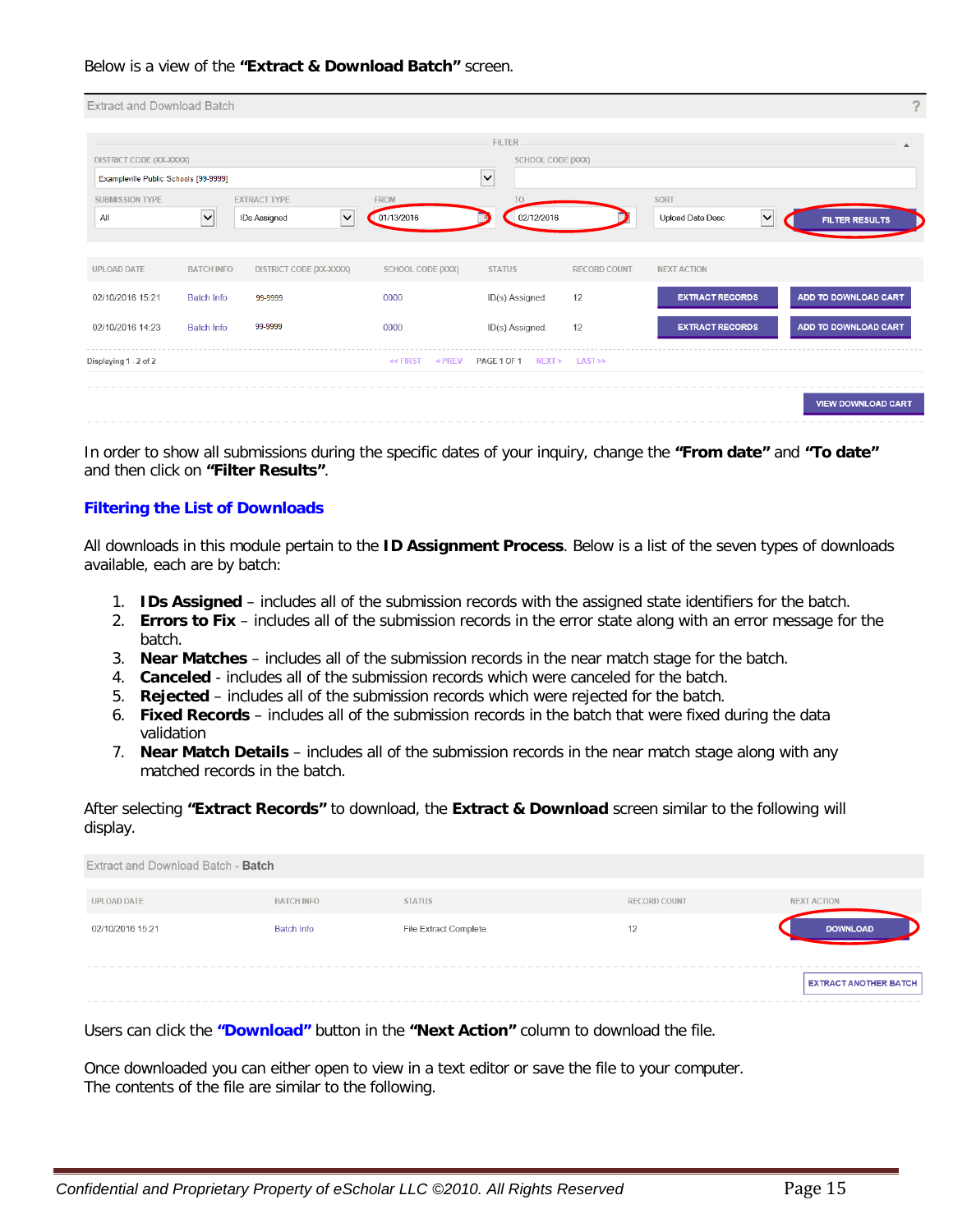Here is where you will obtain the NDE Student ID number to use in other NDE collections and reports.

| File                       | Edit       | Format | sid 13 0009 0101 High School 20050309 110158 ide id[1] txt - Notepad<br>$He$ <sub><math>p</math></sub><br><b>View</b> |     |                 |                                               |                          |                                     |           |                  |      |          |      |
|----------------------------|------------|--------|-----------------------------------------------------------------------------------------------------------------------|-----|-----------------|-----------------------------------------------|--------------------------|-------------------------------------|-----------|------------------|------|----------|------|
|                            |            |        |                                                                                                                       |     |                 |                                               |                          |                                     |           |                  |      |          |      |
| ìтн                        | 03/09/2005 |        | 11:01:58<br>0071262134                                                                                                | 1.0 | delimiter=0x09  |                                               |                          |                                     |           |                  |      |          |      |
| ΙD                         | 0101       | 0009   | <b>FARMER</b><br>SABRA                                                                                                |     | 08/14/1990      | <b>UK</b>                                     | 106632359                | 106632359                           | H         | 7242697441       | 0009 | 2004     |      |
|                            | 0101       | 0009   | <b>VOSS</b><br><b>BRANDON</b>                                                                                         | м   | 06/26/1992      | 07                                            | 106641963                | 106641963                           | w         | 1781992185       | 0009 | 2004     |      |
|                            | 0101       | 0009   | LEONARD<br>NICHOLAS                                                                                                   |     | 10/16/1999      |                                               | 01                       | 110397063<br>110397063              |           | 5098019508<br>W. |      | 0009     | 2004 |
|                            | 0101       | 0009   | MOOTZ<br>MELANIE R                                                                                                    |     | 10/02/1994      |                                               | 110406667                | 110406667                           | w.        | 8319355737       | 0009 | 2004     |      |
| ID<br>ID<br>ID<br>ID<br>ID | 0101       | 0009   | DOROTHY<br><b>WOOD</b>                                                                                                |     | 03/04/1993      | $\begin{array}{c} 05 \\ 07 \\ 02 \end{array}$ | 110418271                | 110418271                           | w         | 9447215068       | 0009 | 2004     |      |
|                            | 0101       | 0009   | BATTS<br>TIFFANY N                                                                                                    |     | 02/09/1998      |                                               | 110427075                | 110427075                           | в         | 2418206394       | 0009 | 2004     |      |
| ID<br>ID<br>ID<br>ID<br>ID | 0101       | 0009   | <b>ZAHIR</b><br>ADEPEGBA                                                                                              |     | 12/11/1989<br>М |                                               | 10 <sup>1</sup>          | 110448283<br>110448283              |           | 5328743903       |      | 0009     | 2004 |
|                            | 0101       | 0009   | MORIARITY<br>MICHAEL D                                                                                                |     | 09/22/1997      |                                               | 02                       | 110466691                           | 110466691 | w<br>4117391488  |      | 0009     | 2004 |
|                            | 0101       | 0009   | TRAVERS KEITH                                                                                                         | м   | 06/18/1992      | 08                                            | 110496703                | 110496703                           | w         | 1399846876       | 0009 | 2004     |      |
|                            | 0101       | 0009   | RODOLPH CURTIS                                                                                                        |     | 03/27/1996      | 04                                            | 110506307                | 110506307                           | H         | 1936997827       | 0009 | 2004     |      |
|                            | 0101       | 0009   | MELANIE R<br>MOOTZ                                                                                                    |     | 10/02/1994      | 05                                            | 110406667                | 110406667                           | W.        | 7810604848       | 0009 | 2004     |      |
| TT                         | 0071262134 |        | 13                                                                                                                    |     |                 | æ                                             | 나는 아이는 사람이 아이를 들어가자 아니다. | 19 19 19 19 19 19 19 19 19 19 19 19 |           |                  |      | 22332031 |      |
|                            |            |        | .                                                                                                                     |     |                 |                                               |                          |                                     |           |                  |      |          |      |

#### **12. DOWNLOAD BY LOCATION**

A Download by Location component allows users to download all of the students from a specific district or school, rather than by batch. This component is only available to authorized users and is restricted only to the locations the user has access to.

1. Select the **"Download by Location"** from the Menu:

| <b>ASSIGN</b>                                                | <b>MORE</b>                                |
|--------------------------------------------------------------|--------------------------------------------|
| <b>Enter Online</b><br><b>Upload File</b><br><b>DOWNLOAD</b> | <b>Change District Code</b><br>$(XX-XXXX)$ |
| Batch<br>Location <sup>1</sup>                               |                                            |
| <b>SEARCH</b>                                                |                                            |
| Batch<br>Student                                             |                                            |

2. The system will display a list of districts and locations/schools that the user has access to on the **Download - Location** details page. This page includes the **District Code**, **School Code**, **School Name**, a **Download** button and the ability to search locations. (The search feature allows users to search by the district code, school code or agency name.)

| Download - Location     |                   |                                                              | $\mathcal{P}$      |
|-------------------------|-------------------|--------------------------------------------------------------|--------------------|
|                         |                   | FILTER<br>SEARCH BY CODE OR NAME<br><b>SEARCH</b>            | ▲                  |
| DISTRICT CODE (XX-XXXX) | SCHOOL CODE (XXX) | SCHOOL NAME                                                  | <b>NEXT ACTION</b> |
| 99-9999                 |                   | <b>Exampleville Public Schools</b>                           | <b>DOWNLOAD</b>    |
| 99-9999                 | 001               | Exampleville Public Schools - Exampleville High School       | <b>DOWNLOAD</b>    |
| 99-9999                 | 002               | Exampleville Public Schools - Exampleville Elementary School | <b>DOWNLOAD</b>    |
| Displaying 1 - 3 of 3   |                   | PAGE 1 OF 1 NEXT > LAST >><br>$<<$ FIRST<br>$<$ PREV         |                    |

- 3. Click the **"Download"** button for the agency to be extracted
- 4. The system will display a **"Download Options"** screen.
- 5. No changes need to be made on the **"Download Options"** screen; click the **"Download"** button.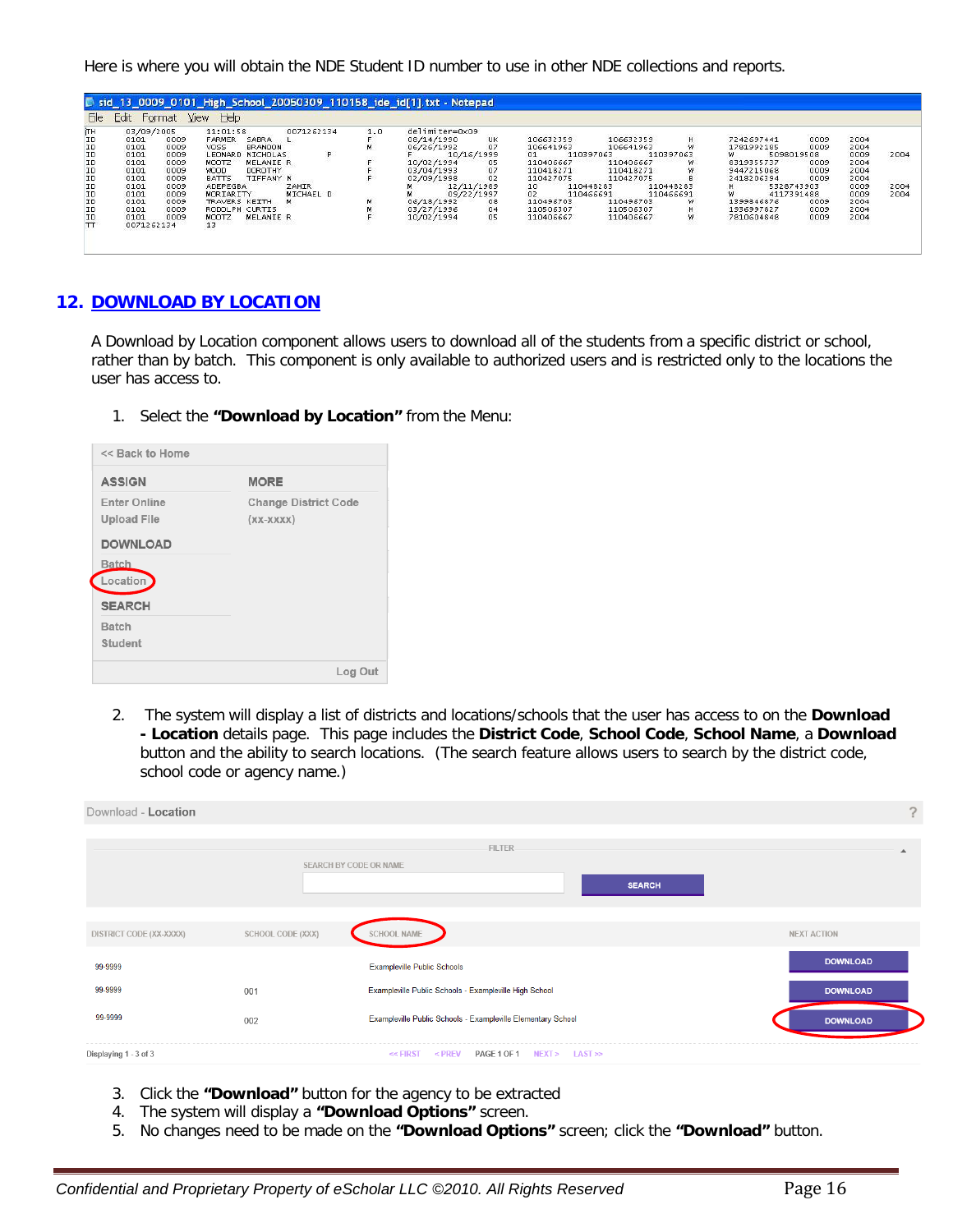| Download - Location |                              |                        |                         |                 |
|---------------------|------------------------------|------------------------|-------------------------|-----------------|
|                     |                              | DOWNLOAD OPTIONS       |                         |                 |
|                     | Template:                    | eScholar Uniq-ID® v1.0 | $\overline{\mathsf{v}}$ |                 |
|                     | Delimiter:                   | TAB                    | $\checkmark$            |                 |
|                     | Qualifier:                   |                        | $\overline{\mathsf{v}}$ |                 |
|                     | Date Format:                 | mm/dd/yyyy             | $\overline{\mathsf{v}}$ |                 |
|                     | Include Header/Footer: ○ Yes | $\odot$ No             |                         |                 |
| $(*)$ Required      |                              |                        | <b>BACK</b>             | <b>DOWNLOAD</b> |

This downloaded file will include: **All students, for ALL YEARS, that have ever been uploaded for this district/school.**

6. The **"Download - Location"** download page will be displayed. Click the **"Download"** button in the **"Next Action"** column.

| Download - Location |                   |                        |                     |                                 |
|---------------------|-------------------|------------------------|---------------------|---------------------------------|
| UPLOAD DATE         | <b>BATCH INFO</b> | <b>STATUS</b>          | <b>RECORD COUNT</b> | NEXT ACTION                     |
|                     |                   | File Extract Complete. | 245                 | <b>DOWNLOAD</b>                 |
|                     |                   |                        |                     |                                 |
|                     |                   |                        |                     | <b>EXTRACT ANOTHER LOCATION</b> |

7. Click the **"Extract Another Location"** button to return to the **"Download By Location"** page or click the **"Back to Home"** link under the **"Menu Bars"** to return to the system home page.

## **13. ADDING STUDENT NOTES**

The purpose of this feature is to allow authorized users to input notes and comments into a student record. The notes can be used to help clarify information about the student.

(Examples: Nickname or legal name of student, last name of parent if different from the name the student uses, etc.)

The **"Student Notes"** functionality will be available in the following areas of the application when enabled:

- 1. Search Individual Student Detail Results
- 2. Near Match Review

Note: The **"Student Notes"** are viewable by users with authorization. **Student Notes** can only be added and viewed. They cannot be updated or deleted.

To add **Student Notes** from the **"Student Search"** component, a user should perform the following steps:

- 1. Click on **"Search- Student"** link on the Menu.
- 2. Search for a student as described above.
- 3. Click the hyperlinked **Last Name** or **First Name** to view the search details. Upon clicking the hyperlink, the **Student Search** information page will be displayed.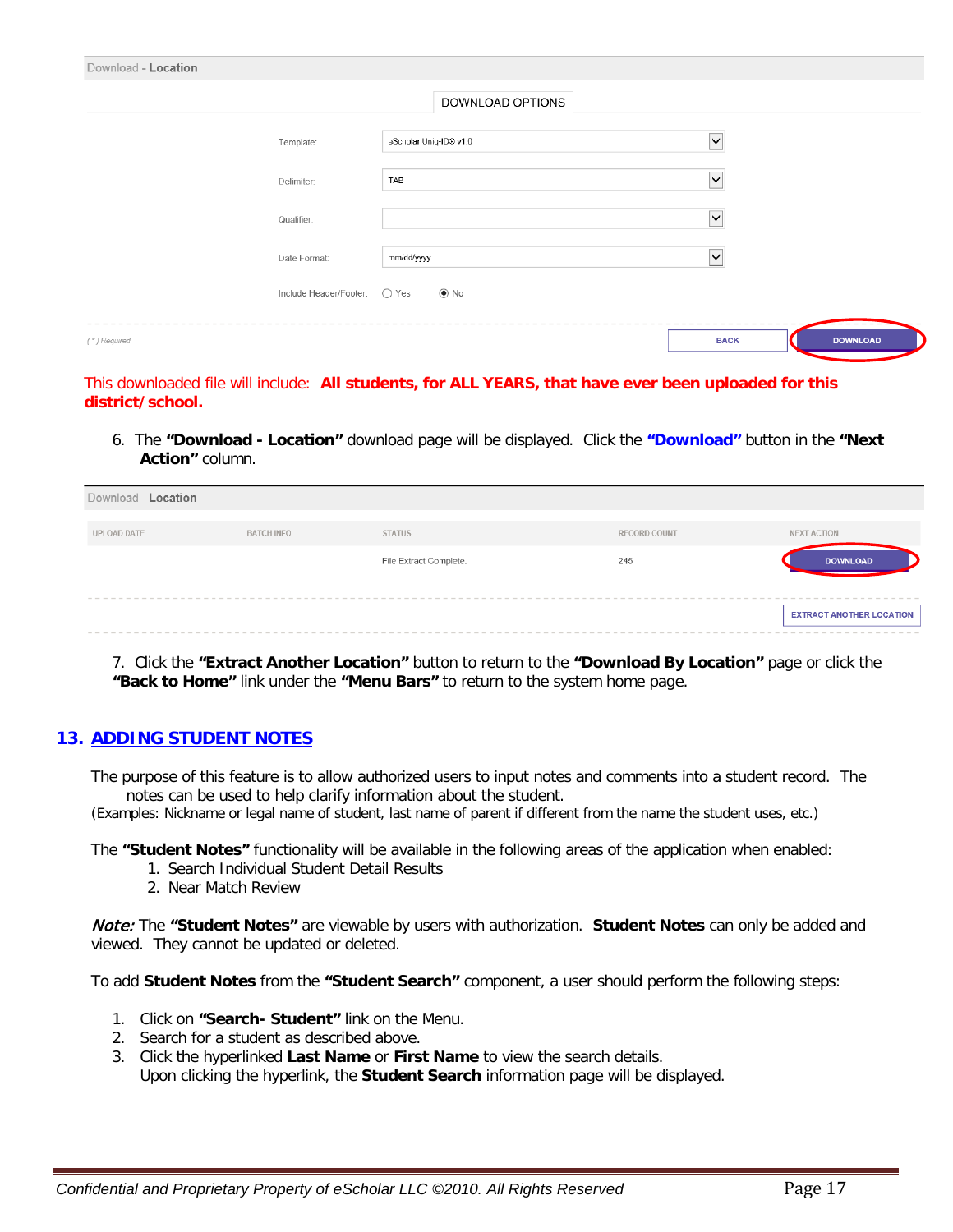|                                       | <b>GENERAL INFORMATION</b>                                     |                         | ENROLLMENT INFORMATION |  |
|---------------------------------------|----------------------------------------------------------------|-------------------------|------------------------|--|
| FIRST NAME                            | Sabra                                                          | GRADE                   | 9                      |  |
| MIDDLE NAME                           | M                                                              | SCHOOL CODE (XXX)       | 001                    |  |
| LAST NAME                             | Farmer                                                         | DISTRICT CODE (XX-XXXX) | 99-9999                |  |
| <b>SUFFIX</b>                         |                                                                | RESIDENT DIST (XX-XXXX) | 99-9999                |  |
| <b>GENDER</b>                         | Female                                                         | SCHOOL YEAR             | 2016                   |  |
| DATE OF BIRTH                         | 01/01/1991                                                     | LOCAL ID                | 123456                 |  |
| ETHNICITY/RACE                        |                                                                |                         |                        |  |
| SSN                                   | <b>Not Present</b>                                             |                         |                        |  |
| STATE ID                              | 6789012345                                                     |                         |                        |  |
|                                       | BATCH INFORMATION                                              |                         |                        |  |
|                                       |                                                                |                         |                        |  |
| LAST BATCH #                          | 139067                                                         |                         |                        |  |
| LAST UPDATED                          | 05/09/2013 16:07                                               |                         |                        |  |
| UPDATE REFERENCE #                    | 37497530                                                       |                         |                        |  |
| INPUT TYPE                            | Batch                                                          |                         |                        |  |
| CREATED BY                            |                                                                |                         |                        |  |
| EMAIL ADDRESS - CREATED BY<br>CREATED |                                                                |                         |                        |  |
| <b>STATUS</b>                         | 05/09/2013 16:07<br>New ID Assigned - No Matching Record Found |                         |                        |  |
| PROCESSED DATE                        | 05/09/2013 16:18                                               |                         |                        |  |

- 4. Click the **"Add Note"** link.
- 5. The **"Add Student Note"** page will be displayed. This page will allow users to enter up to 255 characters of text.

| Add Student Note |            |                                     |             |                               |
|------------------|------------|-------------------------------------|-------------|-------------------------------|
|                  |            | GENERAL NOTE (STATE ID: 6789012345) |             |                               |
|                  | NOTE TEXT* | mum length 255 characters)          |             |                               |
| (") Required     |            |                                     | <b>BACK</b> | <b>SAVE</b><br>. <del>.</del> |

- 6. Enter Note Text.
- 7. Click the **"Save"** button.
- 8. A confirmation page will be displayed allowing the user to view the note that was added.
- 9. Click the **"State ID Home"** button to return to the system home page.

#### **14. VIEWING STUDENT NOTES**

Once a student note has been added to the system, it is viewable to authorized users. To view a note, users should perform the following:

- 1. Click the **"Search - Student"** link on the Menu.
- 2. Search for a student as described above.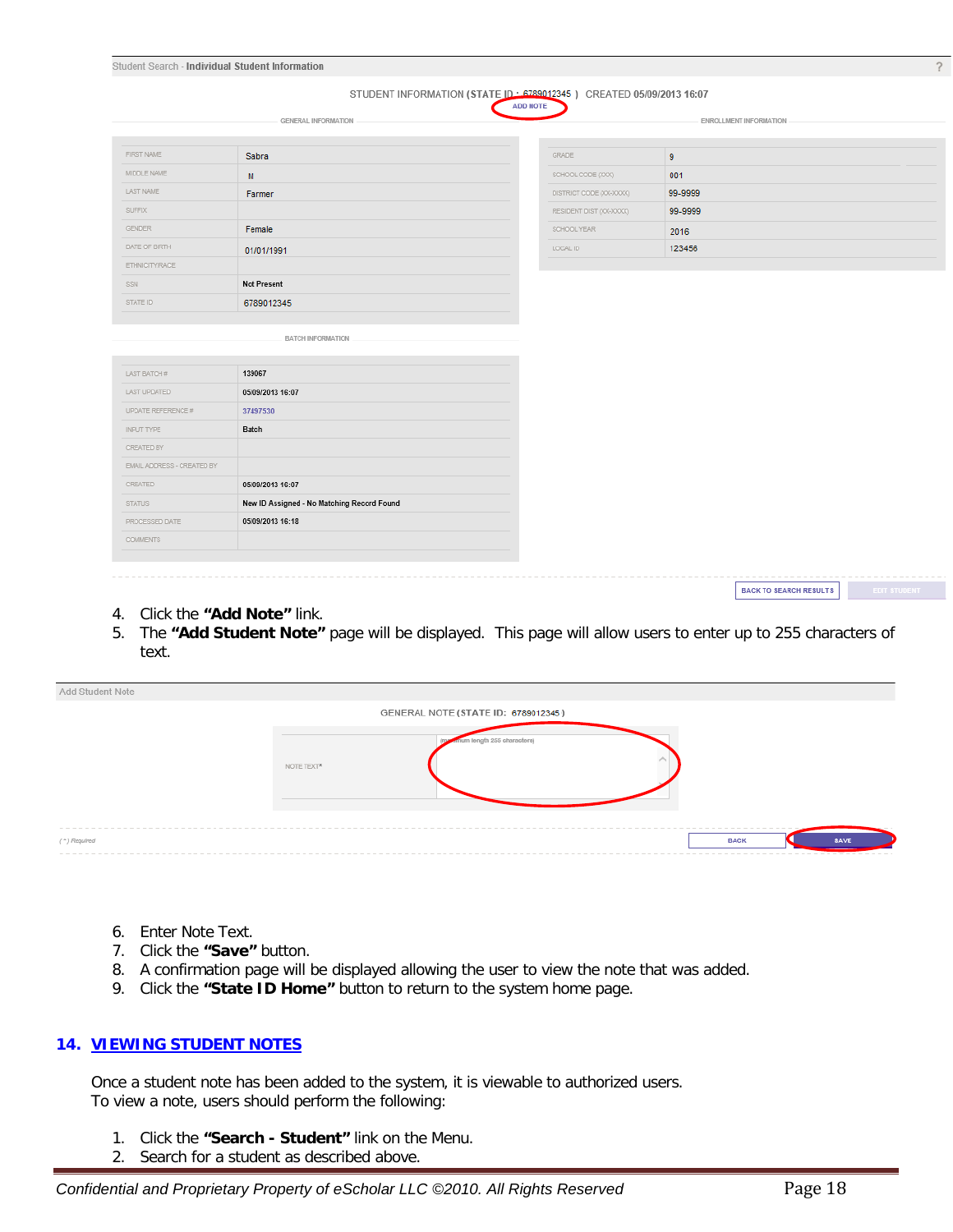- 3. Click the hyperlinked **Last Name** or **First Name** to view the search details, the **Student Search** information page will display.
- 4. If notes have been added there will be an additional link "View Note" next to the link "Add Note".
- 5. Click on the "View Note" link to view the notes.

|                            | STUDENT INFORMATION (STATE ID: 7800369195) CREATED 04/09/2013 13:56 |                         |                                |  |
|----------------------------|---------------------------------------------------------------------|-------------------------|--------------------------------|--|
|                            | <b>GENERAL INFORMATION</b>                                          | VIEW NOTE   A D NOTE    | ENROLLMENT INFORMATION         |  |
|                            |                                                                     |                         |                                |  |
| FIRST NAME                 | Mickie                                                              | GRADE                   | $06\,$                         |  |
| MIDDLE NAME                |                                                                     | SCHOOL CODE (XXX)       | 001 O'NEILL HIGH SCHOOL        |  |
| LAST NAME                  | Mouse                                                               | DISTRICT CODE (XX-XXXX) | 45-0007 O'NEILL PUBLIC SCHOOLS |  |
| <b>SUFFIX</b>              |                                                                     | RESIDENT DIST (XX-XXXX) | 45-0007 O'NEILL PUBLIC SCHOOLS |  |
| <b>GENDER</b>              | MALE                                                                | SCHOOL YEAR             | 2013                           |  |
| DATE OF BIRTH              | 01/01/2001                                                          | LOCAL ID                | 1234                           |  |
| ETHNICITY/RACE             |                                                                     |                         |                                |  |
| SSN                        | <b>Not Present</b>                                                  |                         |                                |  |
| STATE ID                   | 7800369195                                                          |                         |                                |  |
|                            |                                                                     |                         |                                |  |
|                            | BATCH INFORMATION                                                   |                         |                                |  |
|                            |                                                                     |                         |                                |  |
| LAST BATCH #               | 98                                                                  |                         |                                |  |
| <b>LAST UPDATED</b>        | 04/09/2013 14:00                                                    |                         |                                |  |
| UPDATE REFERENCE #         | 25076                                                               |                         |                                |  |
| INPUT TYPE                 | Online                                                              |                         |                                |  |
| CREATED BY                 | gcarter                                                             |                         |                                |  |
| EMAIL ADDRESS - CREATED BY |                                                                     |                         |                                |  |
| CREATED                    | 04/09/2013 13:56                                                    |                         |                                |  |
| <b>STATUS</b>              | Student Found and History Created During Match Resolution Stage     |                         |                                |  |
|                            | 04/09/2013 14:02                                                    |                         |                                |  |
| PROCESSED DATE             |                                                                     |                         |                                |  |